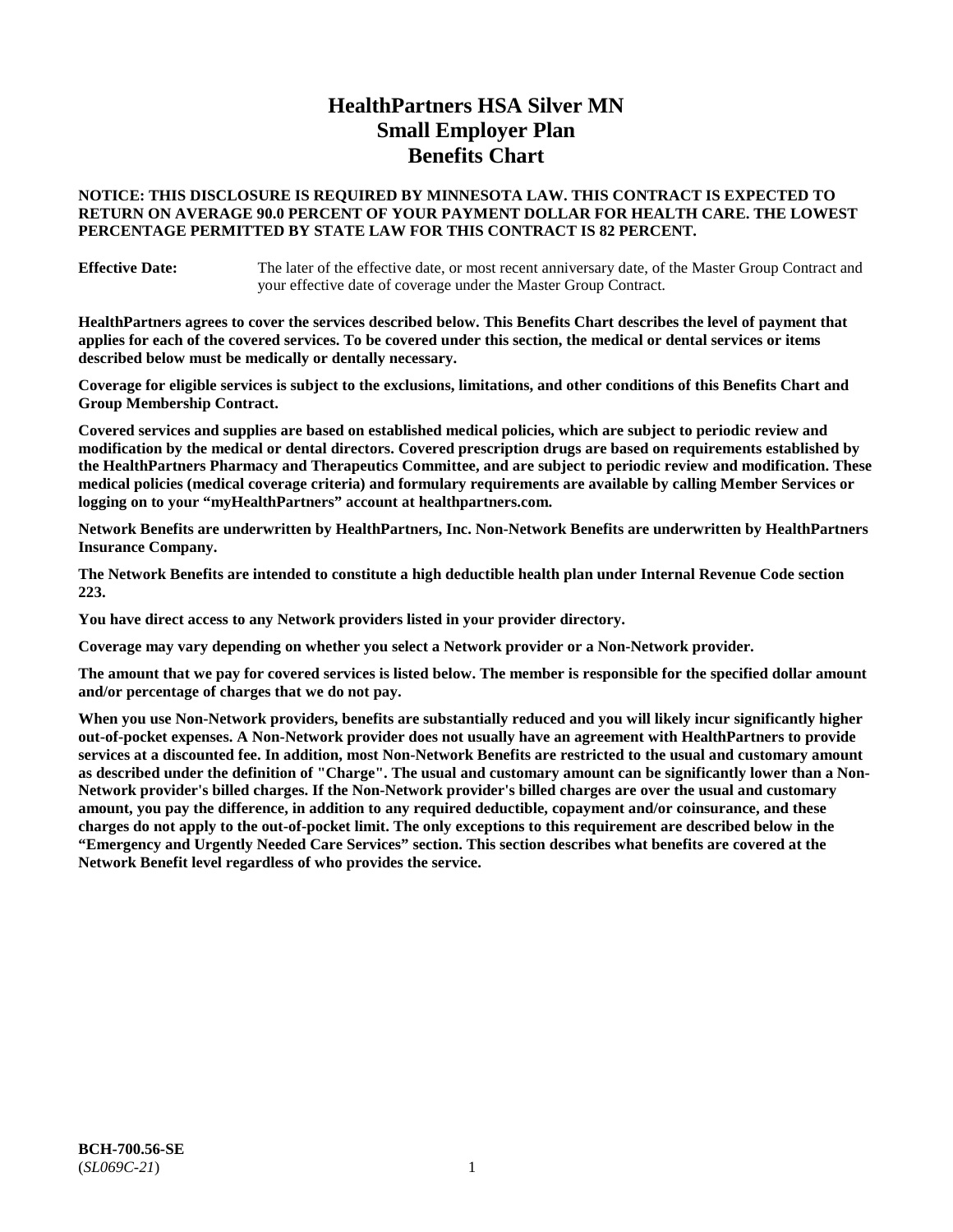# **These definitions apply to this Benefits Chart. They also apply to the Contract.**

| <b>Biosimilar Drugs:</b> | A prescription drug, approved by the Food and Drug Administration (FDA), that the FDA has<br>determined is biosimilar to and interchangeable with a biological brand name drug. Biosimilar<br>drugs are not considered generic drugs and are not covered under the generic drug benefit.                                                                                                                                                                                                                                                                                                                                           |
|--------------------------|------------------------------------------------------------------------------------------------------------------------------------------------------------------------------------------------------------------------------------------------------------------------------------------------------------------------------------------------------------------------------------------------------------------------------------------------------------------------------------------------------------------------------------------------------------------------------------------------------------------------------------|
| <b>Brand Name Drug:</b>  | A prescription drug, approved by the Food and Drug Administration (FDA), that is manufactured,<br>sold, or licensed for sale under a trademark by the pharmaceutical company that originally<br>researched and developed the drug. Brand name drugs have the same active-ingredient formula as<br>the generic version of the drug. However, generic drugs are manufactured and sold by other drug<br>manufacturers and are generally not available until after the patent on the brand name drug has<br>expired. A few brand name drugs may be covered at the generic drug benefit level if this is<br>indicated on the formulary. |
| <b>Calendar Year:</b>    | This is the 12-month period beginning 12:01 A.M. Central Time, on January 1, and ending 12:00<br>A.M. Central Time of the next following December 31.                                                                                                                                                                                                                                                                                                                                                                                                                                                                              |
| <b>Charge:</b>           | For covered services delivered by participating network providers, this is the provider's discounted<br>charge for a given medical/surgical service, procedure or item.                                                                                                                                                                                                                                                                                                                                                                                                                                                            |
|                          | For covered services delivered by non-network providers, a contracted rate may apply if such<br>arrangement is available to HealthPartners.                                                                                                                                                                                                                                                                                                                                                                                                                                                                                        |
|                          | For the Usual and Customary charge for covered services delivered by non-network providers, our<br>payment is calculated using one of the following options to be determined at HealthPartners'<br>discretion: 1) a percentage of the Medicare fee schedule; 2) a comparable schedule if the services<br>is not on the Medicare fee schedule; 3) a commercially reasonable rate for such service.                                                                                                                                                                                                                                  |
|                          | The Usual and Customary Charge is the maximum amount allowed that we consider in the<br>calculation of the payment of charges incurred for certain covered services. You must pay for any<br>charges above the usual and customary charge, and they do not apply to the out-of-pocket limit.                                                                                                                                                                                                                                                                                                                                       |
|                          | A charge is incurred for covered ambulatory medical and surgical services, on the date the service<br>or item is provided. A charge is incurred for covered inpatient services, on the date of admission to<br>a hospital. To be covered, a charge must be incurred on or after the member's effective date and<br>on or before the termination date.                                                                                                                                                                                                                                                                              |
| Copayment/Coinsurance:   | The specified dollar amount, or percentage, of charges incurred for covered services, which we do<br>not pay, but which a member must pay, each time a member receives certain medical services,<br>procedures or items. Our payment for those covered services or items begins after the copayment<br>or coinsurance is satisfied. Covered services or items requiring a copayment or coinsurance are<br>specified in this Benefits Chart.                                                                                                                                                                                        |
|                          | For services provided by a network provider:                                                                                                                                                                                                                                                                                                                                                                                                                                                                                                                                                                                       |
|                          | An amount which is listed as a flat dollar copayment is applied to a network provider's discounted<br>charges for a given service. However, if the network provider's discounted charge for a service or<br>item is less than the flat dollar copayment, you will pay the network provider's discounted charge.<br>An amount which is listed as a percentage of charges or coinsurance is based on the network<br>provider's discounted charges, calculated at the time the claim is processed, which may include an<br>agreed upon fee schedule rate for case rate or withhold arrangements.                                      |
|                          | For services provided by a non-network provider:                                                                                                                                                                                                                                                                                                                                                                                                                                                                                                                                                                                   |
|                          | Any copayment or coinsurance is applied to the lesser of the provider's charges or the usual and<br>customary charge for a service.                                                                                                                                                                                                                                                                                                                                                                                                                                                                                                |
|                          | A copayment or coinsurance is due at the time a service is provided, or when billed by the<br>provider. The copayment or coinsurance applicable for a scheduled visit with a network provider<br>will be collected for each visit, late cancellation and failed appointment. Services may not be<br>withheld for failure to pay a deductible or coinsurance at or prior to the time of service.                                                                                                                                                                                                                                    |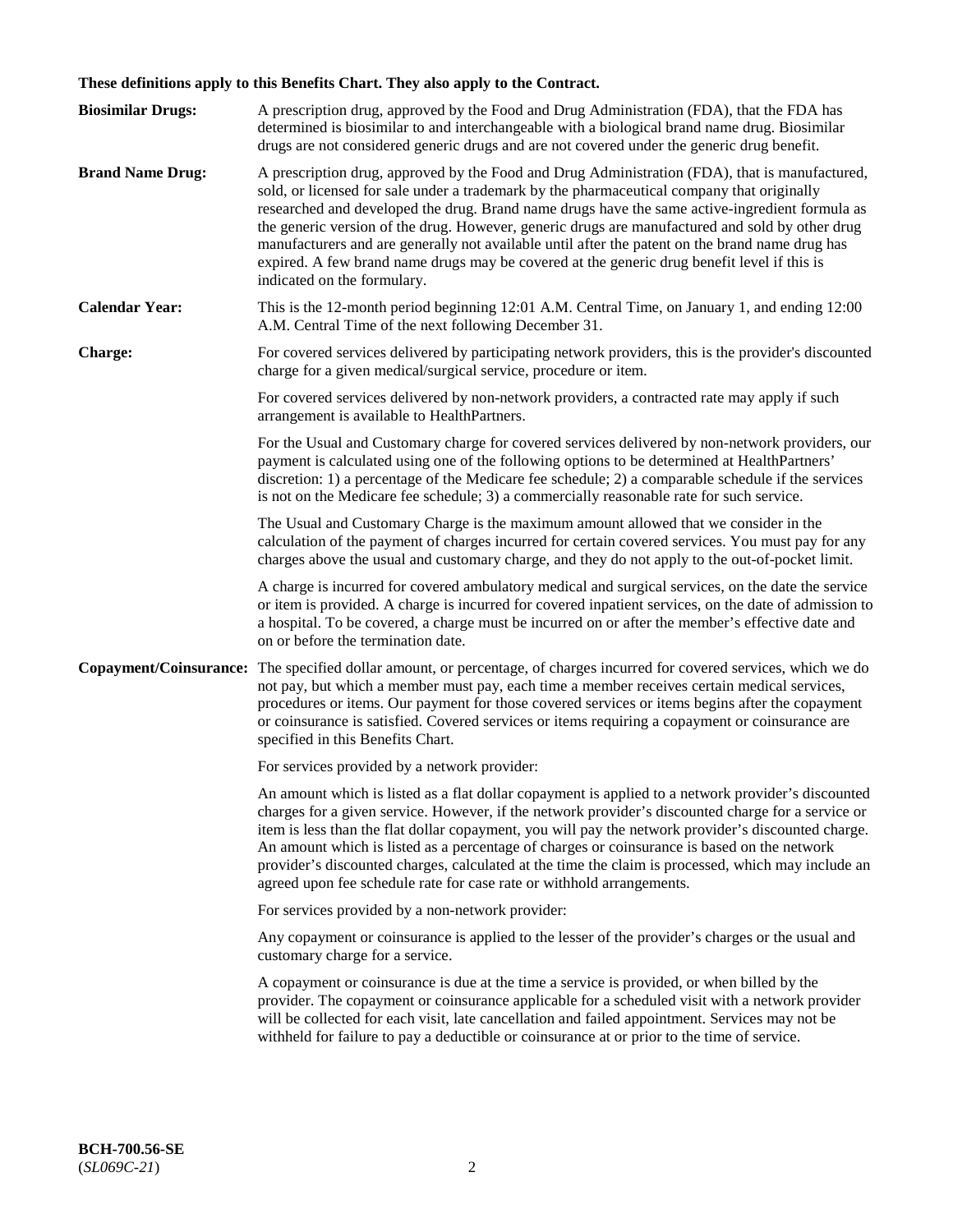| Deductible:       | The specified dollar amount of charges incurred for covered services, which we do not pay, but a<br>member or a family has to pay first in a calendar year. Our payment for those services or items<br>begins after the deductible is satisfied. For network providers, the amount of the charges that apply<br>to the deductible are based on the network provider's discounted charges, calculated at the time<br>the claim is processed, which may include an agreed upon fee schedule rate for case rate or<br>withhold arrangements. For non-network providers, the amount of charges that apply to the<br>deductible are the lesser of the provider's charges or the usual and customary charge for a service.                                                                                                                                                                                                                                                                                                                                                                                                                                                                                                                                             |
|-------------------|------------------------------------------------------------------------------------------------------------------------------------------------------------------------------------------------------------------------------------------------------------------------------------------------------------------------------------------------------------------------------------------------------------------------------------------------------------------------------------------------------------------------------------------------------------------------------------------------------------------------------------------------------------------------------------------------------------------------------------------------------------------------------------------------------------------------------------------------------------------------------------------------------------------------------------------------------------------------------------------------------------------------------------------------------------------------------------------------------------------------------------------------------------------------------------------------------------------------------------------------------------------|
|                   | Any amounts paid or reimbursed by a third party, including but not limited to: point of service<br>rebates, manufacturer coupons, manufacturer debit cards or other forms of direct reimbursement to<br>a member for a product or service, will not apply toward your deductible, to the extent permitted<br>under state and federal law.                                                                                                                                                                                                                                                                                                                                                                                                                                                                                                                                                                                                                                                                                                                                                                                                                                                                                                                        |
|                   | Your plan has an embedded deductible. This means once a member meets the individual<br>deductible, the plan begins paying benefits for that person. If two or more members of the family<br>meet the family deductible, the plan begins paying benefits for all members of the family,<br>regardless of whether each member has met the individual deductible. However, a member may<br>not contribute more than the individual deductible toward the family deductible.                                                                                                                                                                                                                                                                                                                                                                                                                                                                                                                                                                                                                                                                                                                                                                                         |
|                   | All services are subject to the deductible unless otherwise indicated below in this Benefits Chart.                                                                                                                                                                                                                                                                                                                                                                                                                                                                                                                                                                                                                                                                                                                                                                                                                                                                                                                                                                                                                                                                                                                                                              |
| <b>Formulary:</b> | This is a current list, which may be revised from time to time, of formulary prescription drugs,<br>medications, equipment and supplies covered by us as indicated in the Benefits Chart which are<br>covered at the highest benefit level. Some drugs may require prior authorization to be covered as<br>formulary drugs. You may be granted an exception to the formulary that is available to you upon<br>request. These guidelines and procedures include exceptions to the formulary for anti-psychotic<br>prescription drugs prescribed to treat emotional disturbances or mental illness if your health care<br>provider (1) indicates to the dispensing pharmacist, orally or in writing, that the prescription must<br>be dispensed as indicated and (2) certifies in writing to us that the prescribed drug will best treat<br>your condition. Also, you may continue to receive certain non-formulary prescription drugs for<br>diagnosed mental illness or emotional disturbance when our formulary changes or you change<br>health plans for up to one year following the change. We also have written guidelines and<br>procedures for granting formulary exceptions for other drugs that are available to you upon request<br>or on our website. |
|                   | HMO Formulary Exception Process (including antipsychotic drugs). If you are prescribed a<br>drug, we must promptly grant you an exception to our formulary when your health care provider<br>indicates to us that:                                                                                                                                                                                                                                                                                                                                                                                                                                                                                                                                                                                                                                                                                                                                                                                                                                                                                                                                                                                                                                               |
|                   | (1) the formulary drug causes an adverse reaction to the patient;<br>(2) the formulary drug is contraindicated for the patient; or<br>(3) the health care provider demonstrates that the prescription drug must be dispensed as written<br>to provide maximum medical benefit to the patient.                                                                                                                                                                                                                                                                                                                                                                                                                                                                                                                                                                                                                                                                                                                                                                                                                                                                                                                                                                    |
|                   | The formulary, and information on drugs that require authorization, are available by calling<br>Member Services or logging on to your "myHealthPartners" account at healthpartners.com.                                                                                                                                                                                                                                                                                                                                                                                                                                                                                                                                                                                                                                                                                                                                                                                                                                                                                                                                                                                                                                                                          |
|                   | Formulary Changes. The formulary may change throughout the year. If you are affected by a<br>formulary change, you will receive at least 30 days' advanced notice of that change, and you<br>may request a formulary exception.                                                                                                                                                                                                                                                                                                                                                                                                                                                                                                                                                                                                                                                                                                                                                                                                                                                                                                                                                                                                                                  |
|                   |                                                                                                                                                                                                                                                                                                                                                                                                                                                                                                                                                                                                                                                                                                                                                                                                                                                                                                                                                                                                                                                                                                                                                                                                                                                                  |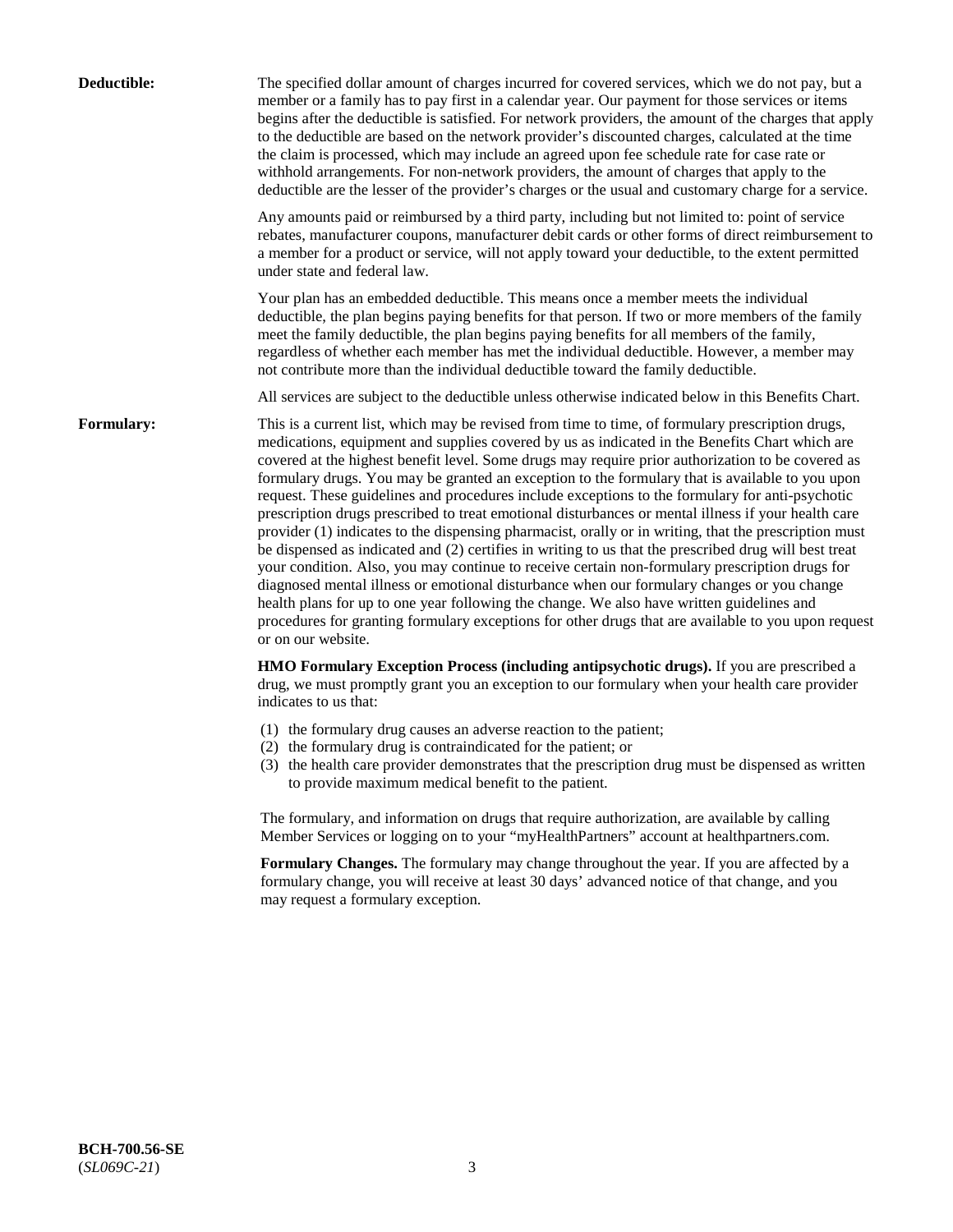## **Federal Formulary Exception Process:**

If you are prescribed a drug that is not included on the formulary and your plan does not cover nonformulary drugs, you, your designee or your prescribing physician may request a review through our formulary exception process, which includes external review. This process is described below.

- **1. Standard Exception Request.** If your provider prescribes a drug that is not on our formulary, you may submit a standard exception request. If you, your designee or your prescribing provider submit a standard exception request, we must make our coverage determination and notify you within 72 hours of our receipt of the request. If we grant the exception to cover the drug, we are required to cover the drug for the duration of the prescription, including refills.
- **2. Expedited Exception Request.** If your provider prescribes a drug that is not on our formulary, you may submit an expedited exception request if there are exigent circumstances. Exigent circumstances exist when you are suffering from a health condition that may seriously jeopardize your life, health, or ability to regain maximum function or when you are undergoing a current course using a nonformulary drug. If you, your designee or your prescribing provider submit an expedited exception request, we must make our coverage determination and notify you within 24 hours of our receipt of the request. If we grant the exception to cover the drug, we are required to cover the drug for the duration of the prescription, including refills. If we grant an exception based on exigent circumstances, we must cover the drug for the duration of the exigency.
- **3. Federal External Review Exception Request.** If coverage of a drug is denied after an exception request review under items 1. or 2. above, you, your designee, or your prescribing provider may request an external review exception request. If the initial request was a standard exception request, we must notify you or your designee and the prescribing provider of the coverage determination within 72 hours of our receipt of your request for external review. If the initial request was an expedited exception request, we must notify you or your designee and the prescribing provider of the coverage determination within 24 hours our receipt of your request for external review. If you are granted an exception after the external review exception request, we are required to cover the drug for the duration of the prescription, if the initial request was a standard exception request. If the initial request was an expedited exception request, we must provide coverage for the duration of the exigency.
- **4. State External Review Request.** If coverage of the drug is denied after a federal external review exception request under item 3. above, you may request an external review under the "Disputes and Complaints" section, "External Complaints Procedures" in the Group Membership Contract.
- **Generic Drug:** A prescription drug, approved by the Food and Drug Administration (FDA) that the FDA has determined is comparable to a brand name drug product in dosage form, strength, route of administration, quality, intended use and documented bioequivalence. Generally, generic drugs cost less than brand name drugs. Some brand name drugs may be covered at the generic drug benefit level if this is indicated on the formulary.
- **Non-Formulary Drug:** This is a prescription drug approved by the Food and Drug Administration (FDA) that is not on the formulary, is medically necessary and is not investigative or otherwise excluded under this Benefits Chart.
- **Out-of-Pocket Expenses:** You pay the specified copayments/coinsurance and deductibles applicable for particular services, subject to the out-of-pocket limit described below. These amounts are in addition to the monthly enrollment payments.
- **Out-of-Pocket Limit:** You pay the copayments/coinsurance and deductibles for covered services, to the individual or family out-of-pocket limit. Thereafter we cover 100% of the charges incurred for all other covered services, for the rest of the calendar year. You pay amounts greater than the out-of-pocket limit if you exceed any visit or day limits.

Non-Network Benefits above the usual and customary charge (see definition of charge above) do not apply to the out-of-pocket limit.

Non-Network benefits for transplant surgery do not apply to the out-of-pocket limit.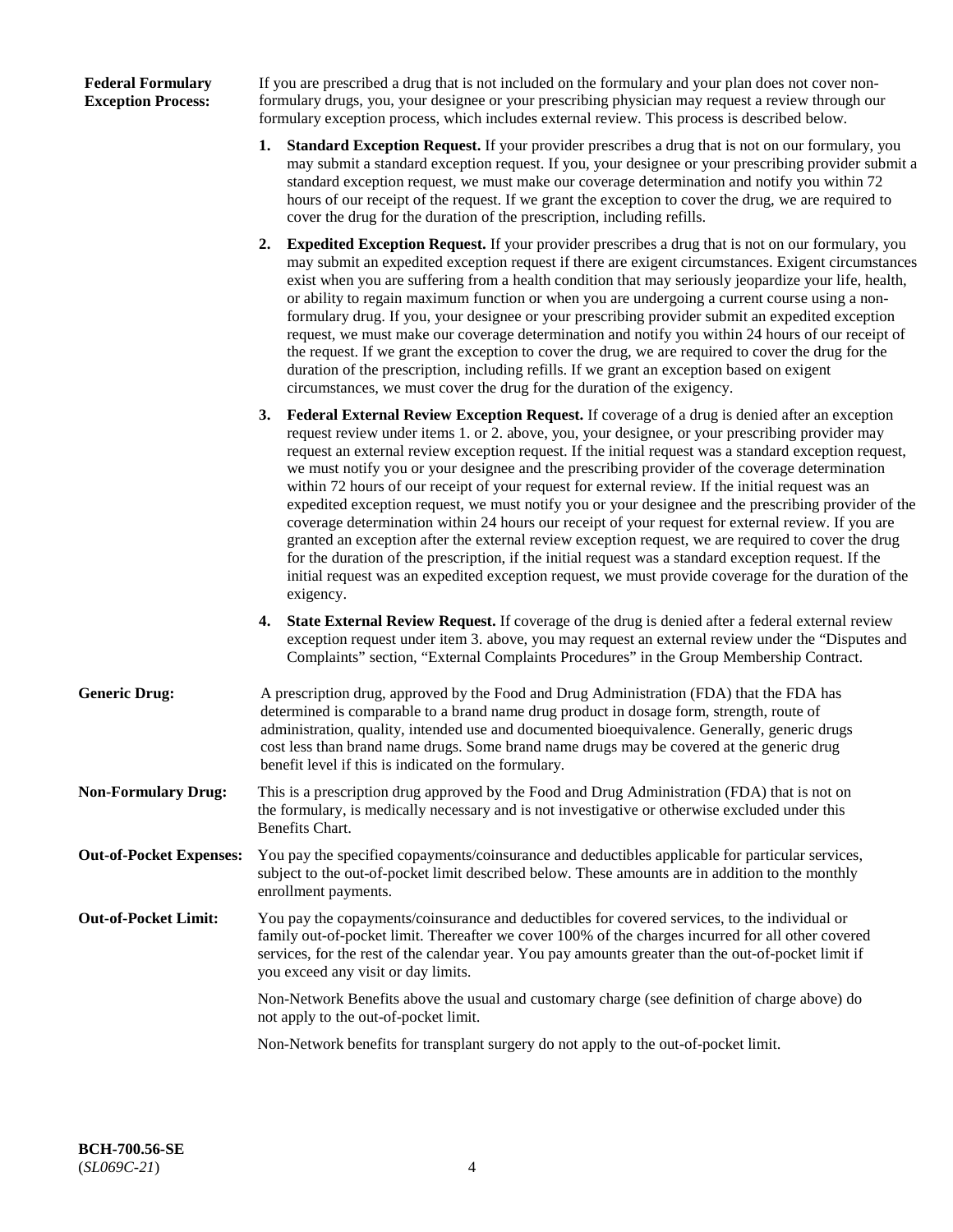Any amounts paid or reimbursed by a third party, including but not limited to: point of service rebates, manufacturer coupons, manufacturer debit cards or other forms of direct reimbursement to a member for a product or service, will not apply as an out of pocket expense, to the extent permitted under state and federal law. You are responsible to keep track of the out-of-pocket expenses. Contact our Member Services department for assistance in determining the amount paid by the enrollee for specific eligible services received. Claims for reimbursement under the out-of-pocket limit provisions are subject to the same time limits and provisions described under the "Claims Provisions" section of the Contract. **Specialty Drug List:** This is a current list, which may be revised from time to time, of prescription drugs, medications, equipment and supplies, which are typically bio-pharmaceuticals. The purpose of a specialty drug list is to facilitate enhanced monitoring of complex therapies used to treat specific conditions. Specialty drugs are covered by us as indicated in this Benefits Chart. The specialty drug list is available by calling Member Services or logging on to your "*my*HealthPartners" account at [healthpartners.com](https://www.healthpartners.com/hp/index.html) **virtuwell:** This is an online service that you may use to receive a diagnosis and treatment for certain routine conditions, such as a cold and flu, ear pain and sinus infections. You may access the virtuwell website at [virtuwell.com.](https://www.virtuwell.com/)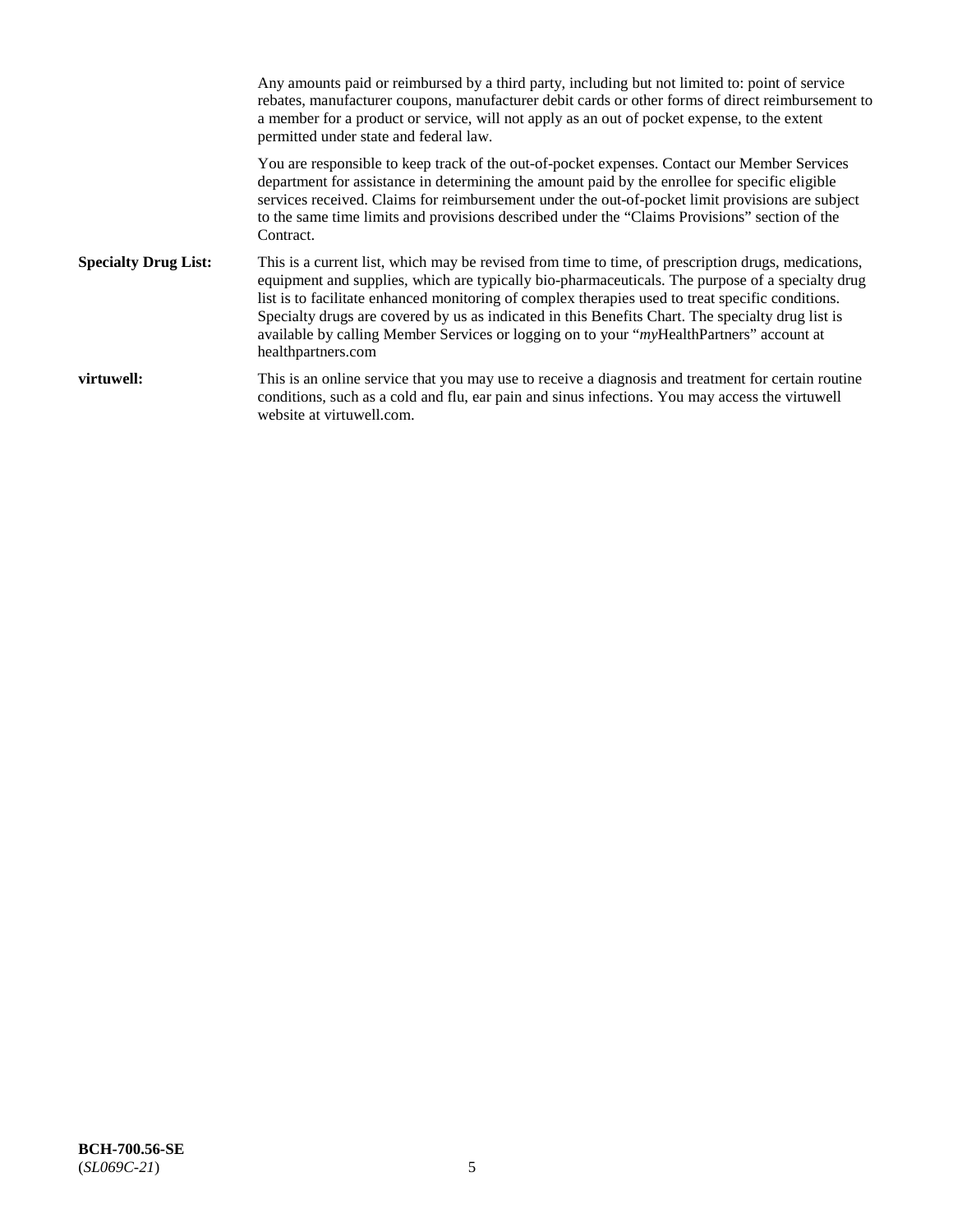## **DEDUCTIBLES AND OUT-OF-POCKET LIMITS**

### **Individual Calendar Year Deductible**

| <b>Network Benefits</b> | <b>Non-Network Benefits</b> |
|-------------------------|-----------------------------|
| \$4,300                 | \$10,000                    |

## **Family Calendar Year Deductible**

| <b>Network Benefits</b> | <b>Non-Network Benefits</b> |
|-------------------------|-----------------------------|
| \$8,600                 | \$20,000                    |

Separate deductibles must be satisfied under the Network Benefits and Non-Network Benefits.

Your plan has an embedded deductible. This means once a member meets the individual deductible, the plan begins paying benefits for that person. If two or more members of the family meet the family deductible, the plan begins paying benefits for all members of the family, regardless of whether each member has met the individual deductible. However, a member may not contribute more than the individual deductible toward the family deductible.

Any amounts paid or reimbursed by a third party, including but not limited to: point of service rebates, manufacturer coupons, debit cards or other forms of direct reimbursement to a member for a product or service, will not apply toward your deductible, to the extent permitted under state and federal law.

#### **Individual Calendar Year Out-of-Pocket Limit**

| <b>Network Benefits</b> | <b>Non-Network Benefits</b> |
|-------------------------|-----------------------------|
| \$4,300                 | \$30,000                    |

#### **Family Calendar Year Out-of-Pocket Limit**

| <b>Network Benefits</b> | <b>Non-Network Benefits</b> |
|-------------------------|-----------------------------|
| \$8,600                 | \$60,000                    |

Separate Out-of-Pocket Limits must be satisfied under the Network Benefits and Non-Network Benefits.

Non-Network Benefits above the usual and customary charge will not apply toward the individual or family out-of-pocket limit.

Any amounts paid or reimbursed by a third party, including but not limited to: point of service rebates, manufacturer coupons, manufacturer debit cards or other forms of direct reimbursement to a member for a product or service, will not apply as an out of pocket expense, to the extent permitted under state and federal law.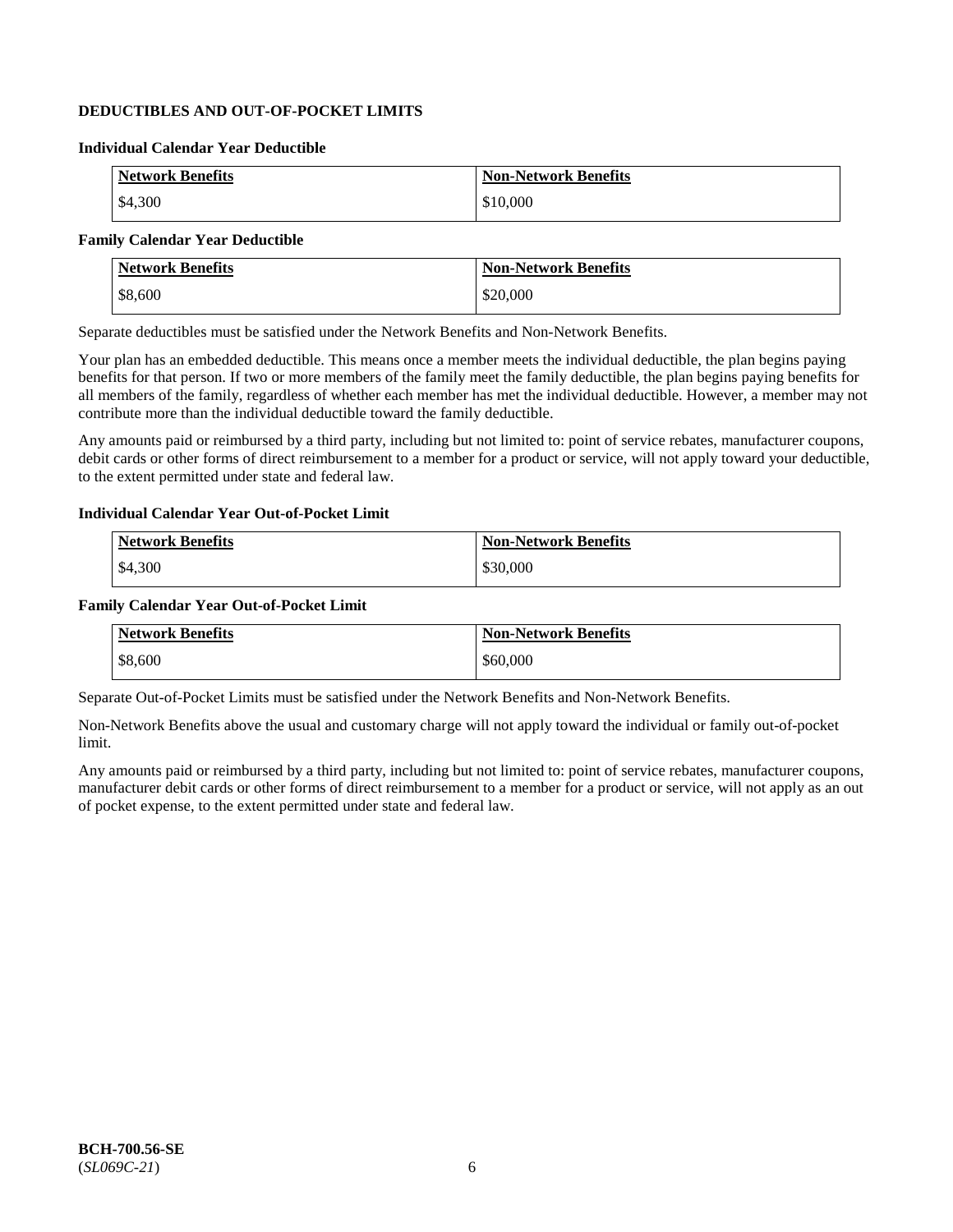## **AMBULANCE AND MEDICAL TRANSPORTATION**

## **Covered Services:**

We cover ambulance and medical transportation for medical emergencies and as shown below.

We also cover medically necessary, non-emergency medical transportation if it meets our medical coverage criteria.

Covered services and supplies are based on established medical policies, which are subject to periodic review and modification by the medical or dental directors. These medical policies (medical coverage criteria) and applicable prior authorization requirements are available by calling Member Services or logging on to your "myHealthPartners" account at [healthpartners.com.](https://www.healthpartners.com/hp/index.html)

## **Ambulance and medical transportation for medical emergencies (other than non-emergency fixed wing air ambulance transportation)**

| Network Benefits              | <b>Non-Network Benefits</b> |
|-------------------------------|-----------------------------|
| 100% of the charges incurred. | See Network Benefits.       |

## **Non-emergency fixed wing air ambulance transportation**

| Network Benefits              | <b>Non-Network Benefits</b>  |
|-------------------------------|------------------------------|
| 100% of the charges incurred. | 50% of the charges incurred. |

## **Not Covered:**

See "Services Not Covered" in the Group Membership Contract.

## **BEHAVIORAL HEALTH SERVICES**

## **Covered Services:**

Covered services are based on established medical policies, which are subject to periodic review and modification by the medical directors. These medical policies (medical coverage criteria) are available by calling Member Services or logging on to your "*my*HealthPartners" account at [healthpartners.com.](http://www.healthpartners.com/)

You have rights to parity in mental health and substance use disorder treatment as required by the federal Mental Health Parity and Addiction Equity Act and Minnesota Statutes, section 62Q.47. These laws require:

- That mental health and substance abuse services be covered on the same basis as medical services;
- That cost-sharing for mental health and substance abuse services can be no more restrictive than cost-sharing for similar medical services;
- That treatment restrictions and limitation such as prior authorization and medical necessity can be no more restrictive than for similar medical services;
- That if enrollees have concerns they can call Member Services, file a complaint with HealthPartners, or file a complaint with the Minnesota Department of Health.

## **Mental Health Services**

We cover services for: mental health diagnoses as described in the Diagnostic and Statistical Manual of Mental Disorders – Fifth Edition (DSM-5) (most recent edition) that lead to significant disruption of function in the member's life.

We also provide coverage for mental health treatment ordered by a Minnesota court under a valid court order that is issued on the basis of a behavioral care evaluation performed by a licensed psychiatrist or doctoral level licensed psychologist, which includes a diagnosis and an individual treatment plan for care in the most appropriate, least restrictive environment. We must be given a copy of the court order and the behavioral care evaluation, and the service must be a covered benefit under this plan, and the service must be provided by a network provider, or other provider as required by law. We cover the evaluation upon which the court order was based if it was provided by a network provider. We also provide coverage for the initial mental health evaluation of a child, regardless of whether that evaluation leads to a court order for treatment, if the evaluation is ordered by a Minnesota juvenile court.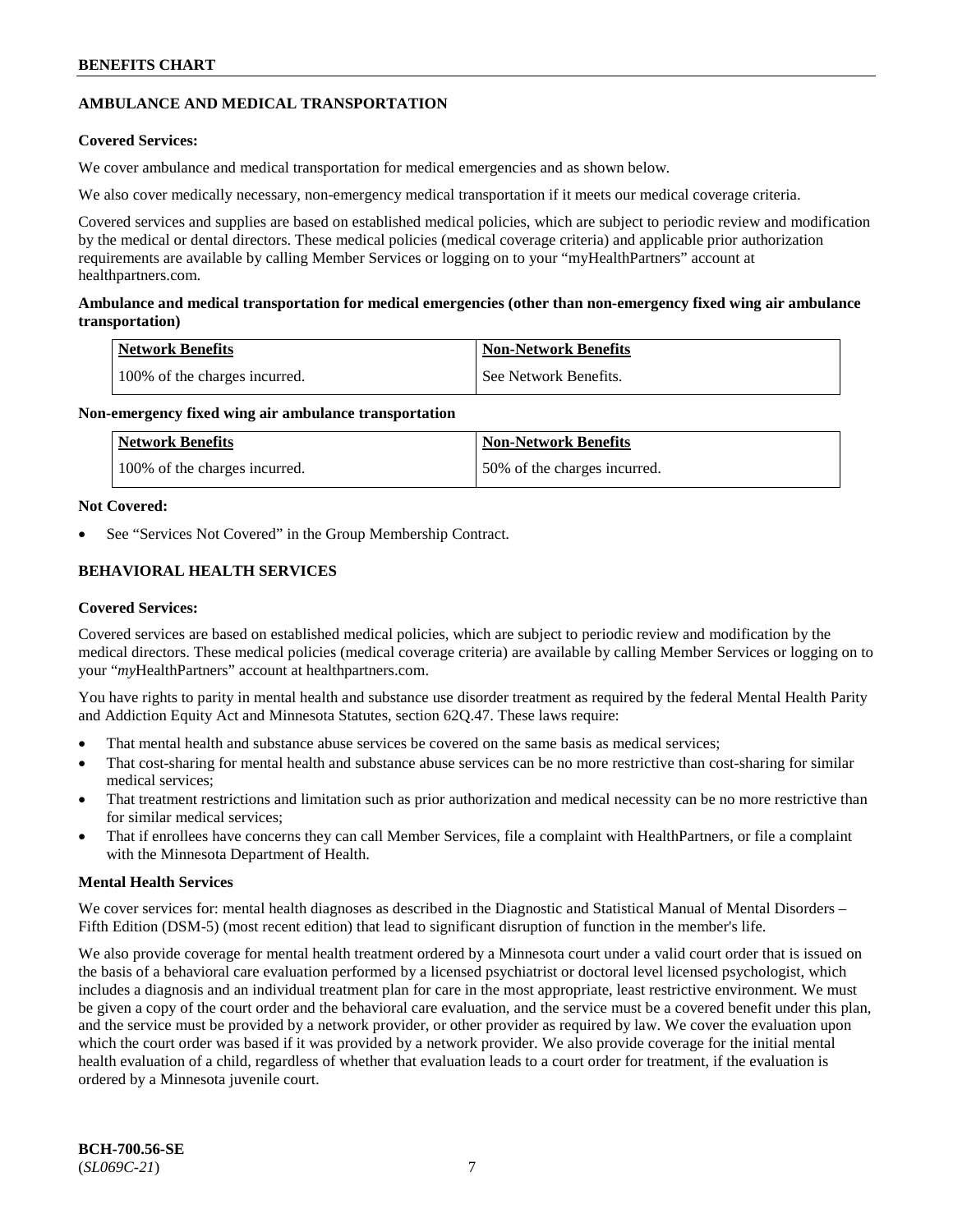**Outpatient Services, including intensive outpatient and day treatment:** We cover medically necessary outpatient professional mental health services for evaluation, crisis intervention, and treatment of mental health disorders.

A comprehensive diagnostic assessment will be made of each patient as the basis for a determination by a mental health professional, concerning the appropriate treatment and the extent of services required.

Outpatient services we cover for a diagnosed mental health condition include the following:

- Individual, group, family, and multi-family therapy;
- Medication management provided by a physician, certified nurse practitioner, or physician's assistant;
- Psychological testing services for the purposes of determining the differential diagnoses and treatment planning for patients currently receiving behavioral health services;
- Day treatment and intensive outpatient services in a licensed program;
- Partial hospitalization services in a licensed hospital or community mental health center;
- Psychotherapy and nursing services provided in the home if authorized by us; and
- Treatment for gender dysphoria that meets medical coverage criteria.

| <b>Network Benefits</b>       | <b>Non-Network Benefits</b>  |
|-------------------------------|------------------------------|
| 100% of the charges incurred. | 50% of the charges incurred. |

#### **Group Therapy**

| Network Benefits              | <b>Non-Network Benefits</b>  |
|-------------------------------|------------------------------|
| 100% of the charges incurred. | 50% of the charges incurred. |

**Inpatient Services, including psychiatric residential treatment:** We cover medically necessary inpatient services in a hospital and professional services for treatment of mental health disorders. Medical stabilization is covered under inpatient hospital services in the "Hospital and Skilled Nursing Facility Services" section.

We also cover medically necessary psychiatric residential treatment for adults and emotionally disabled children as diagnosed by a physician. This care must be authorized by us and provided by a hospital or residential behavioral health treatment facility licensed by the local state or Health and Human Services Department. Services not covered under this benefit include shelter services, correctional services, detention services, transitional services, group residential services, foster care services and wilderness programs.

| Network Benefits              | <b>Non-Network Benefits</b>  |
|-------------------------------|------------------------------|
| 100% of the charges incurred. | 50% of the charges incurred. |

## **Chemical Health Services**

We cover medically necessary services for assessments by a licensed alcohol and drug counselor and treatment of Substance-Related Disorders as defined in the latest edition of the DSM-5.

**Outpatient Services, including intensive outpatient and day treatment services:** We cover medically necessary outpatient professional services for the diagnosis and treatment of chemical dependency. Chemical dependency treatment programs must be licensed by the applicable state agency.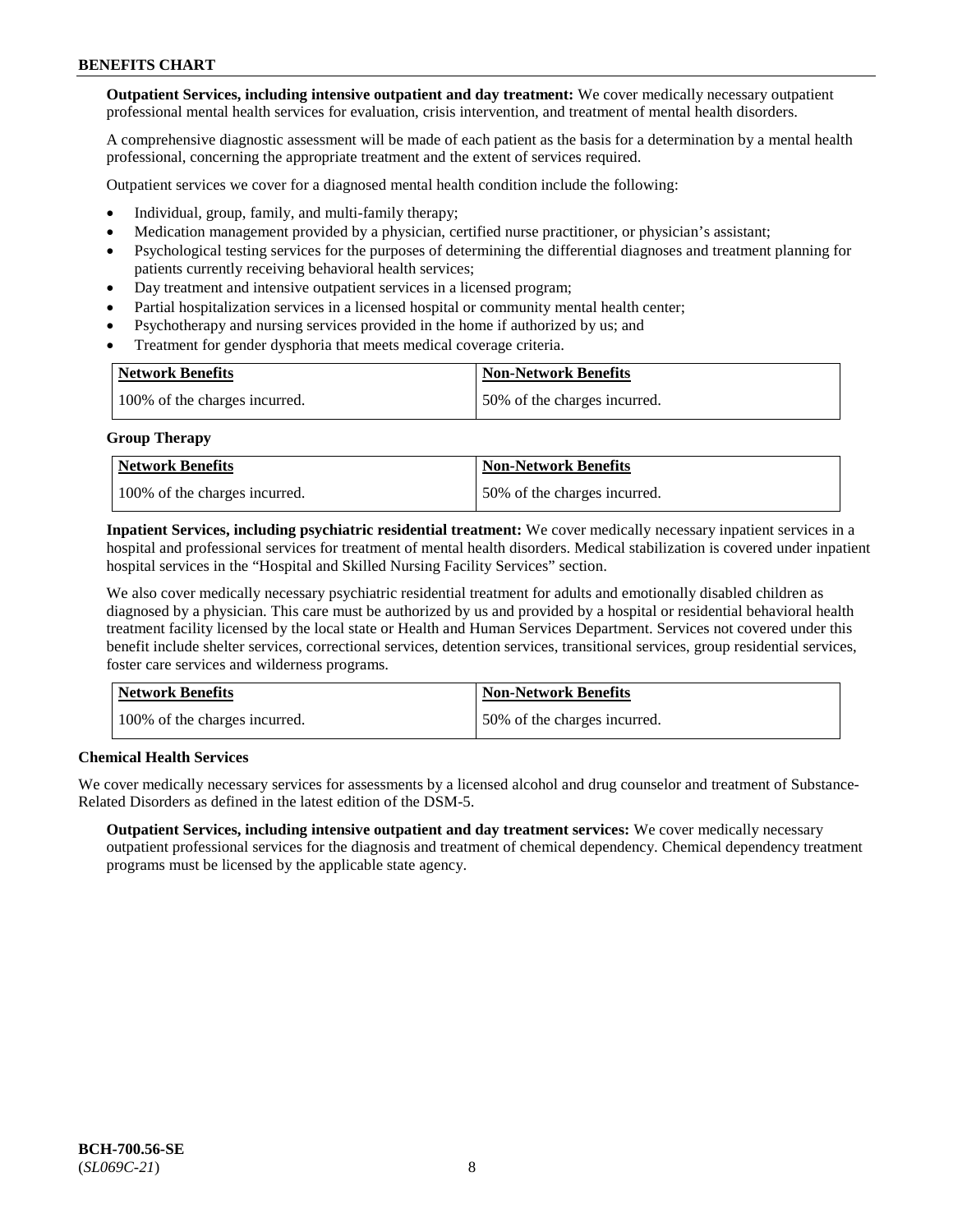Outpatient services we cover for a diagnosed chemical dependency condition include the following:

- Individual, group, family, and multi-family therapy provided in an office setting;
- Opiate replacement therapy including methadone and buprenorphine treatment; and
- Day treatment and intensive outpatient services in a licensed program.

| Network Benefits              | <b>Non-Network Benefits</b>  |
|-------------------------------|------------------------------|
| 100% of the charges incurred. | 50% of the charges incurred. |

**Inpatient Services:** We cover medically necessary inpatient services in a hospital or primary residential treatment in a licensed chemical health treatment center. Primary residential treatment is an intensive residential treatment program of limited duration, typically 30 days or less.

We cover services provided in a hospital that is licensed by the local state and accredited by Medicare.

**Detoxification Services.** We cover detoxification services in a hospital or community detoxification facility if it is licensed by the local Health and Human Services Department.

| <b>Network Benefits</b>       | <b>Non-Network Benefits</b>  |
|-------------------------------|------------------------------|
| 100% of the charges incurred. | 50% of the charges incurred. |

## **Not Covered:**

See "Services Not Covered" in the Group Membership Contract.

## **CHIROPRACTIC SERVICES**

## **Covered Services:**

We cover chiropractic services for rehabilitative care, provided to diagnose and treat acute neuromusculo-skeletal conditions.

Massage therapy which is performed in conjunction with other treatment/modalities by a chiropractor, is part of a prescribed treatment plan and is not billed separately is covered.

| Network Benefits              | <b>Non-Network Benefits</b>           |
|-------------------------------|---------------------------------------|
| 100% of the charges incurred. | 50% of the charges incurred.          |
|                               | Limit of 20 visits per calendar year. |

## **Not Covered:**

- Massage therapy for the purpose of comfort or convenience of the member.
- See "Services Not Covered" in the Group Membership Contract.

## **CLINICAL TRIALS**

## **Covered Services:**

We cover certain routine services if you participate in a Phase I, Phase II, Phase III or Phase IV clinical trial that is conducted in relation to the prevention, detection, or treatment of cancer or other life-threatening disease or condition as defined in the Affordable Care Act. We cover routine patient costs for services that would be eligible under this Benefits Chart if the service was provided outside of a clinical trial.

| <b>Network Benefits</b>                                                                                                                                                                                | <b>Non-Network Benefits</b>                                                                                                                                                                                |
|--------------------------------------------------------------------------------------------------------------------------------------------------------------------------------------------------------|------------------------------------------------------------------------------------------------------------------------------------------------------------------------------------------------------------|
| Coverage level is same as corresponding Network<br>Benefit, depending on type of service provided such as<br>Office Visits for Illness or Injury, Inpatient or<br><b>Outpatient Hospital Services.</b> | Coverage level is same as corresponding Non-Network<br>Benefit, depending on type of service provided such as<br>Office Visits for Illness or Injury, Inpatient or<br><b>Outpatient Hospital Services.</b> |
|                                                                                                                                                                                                        |                                                                                                                                                                                                            |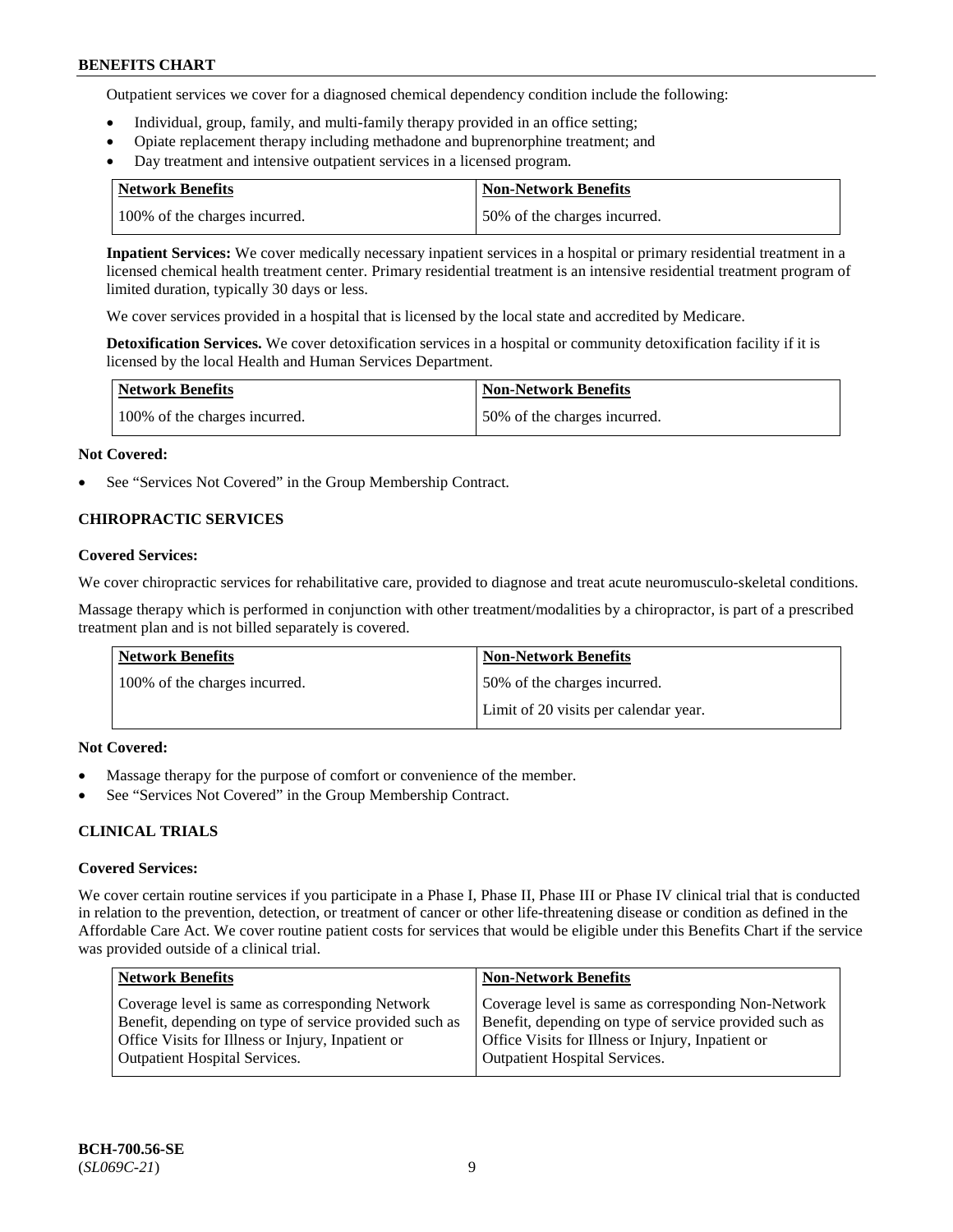## **Not Covered:**

- The investigative item, device or service itself.
- Items or services that are provided solely to satisfy data collection and analysis needs and that are not used in the direct clinical management of the patient.
- A service that is clearly inconsistent with widely accepted and established standards of care for a particular diagnosis.
- See "Services Not Covered" in the Group Membership Contract.

## **DENTAL SERVICES**

## **Covered Services:**

We cover services as described below.

**Accidental Dental Services:** We cover dentally necessary services to treat and restore damage done to sound, natural, unrestored teeth as a result of an accidental injury. Coverage is for damage caused by external trauma to face and mouth only, not for cracked or broken teeth which result from biting or chewing. We cover restorations, root canals, crowns and replacement of teeth lost that are directly related to the accident in which the member was involved. We cover initial exams, xrays, and palliative treatment including extractions, and other oral surgical procedures directly related to the accident. Subsequent treatment must be initiated within the specified time-frame and must be directly related to the accident. We do not cover restoration and replacement of teeth that are not "sound and natural" at the time of the accident.

Full mouth rehabilitation to correct occlusion (bite) and malocclusion (misaligned teeth not due to the accident) are not covered.

When an implant-supported dental prosthetic treatment is pursued, the accidental dental benefit will be applied to the prosthetic procedure. Benefits are limited to the amount that would be paid toward the placement of a removable dental prosthetic appliance that could be used in the absence of implant treatment. Care must be provided or pre-authorized by a HealthPartners dentist.

| Network Benefits              | <b>Non-Network Benefits</b>  |
|-------------------------------|------------------------------|
| 100% of the charges incurred. | 50% of the charges incurred. |

For all accidental dental services, treatment and/or restoration must be initiated within six months of the date of the injury. Coverage is limited to the initial course of treatment and/or initial restoration. Services must be provided within twenty-four months of the date of injury to be covered.

## **Medical Referral Dental Services**

**Medically Necessary Outpatient Dental Services:** We cover medically necessary outpatient dental services. Coverage is limited to dental services required for treatment of an underlying medical condition, e.g., removal of teeth to complete radiation treatment for cancer of the jaw, cysts and lesions.

| Network Benefits              | Non-Network Benefits         |
|-------------------------------|------------------------------|
| 100% of the charges incurred. | 50% of the charges incurred. |

**Medically Necessary Hospitalization and Anesthesia for Dental Care:** We cover medically necessary hospitalization for dental care. This is limited to charges incurred by a member who: (1) is a child under age  $5$ ; (2) is severely disabled; (3) has a medical condition and requires hospitalization or general anesthesia for dental care treatment; or (4) is a child between age 5 and 12 and care in dental offices has been attempted unsuccessfully and usual methods of behavior modification have not been successful, or when extensive amounts of restorative care, exceeding four appointments, are required. Coverage is limited to facility and anesthesia charges. Oral surgeon/dentist professional fees are not covered.

| <b>Network Benefits</b>       | <b>Non-Network Benefits</b>  |
|-------------------------------|------------------------------|
| 100% of the charges incurred. | 50% of the charges incurred. |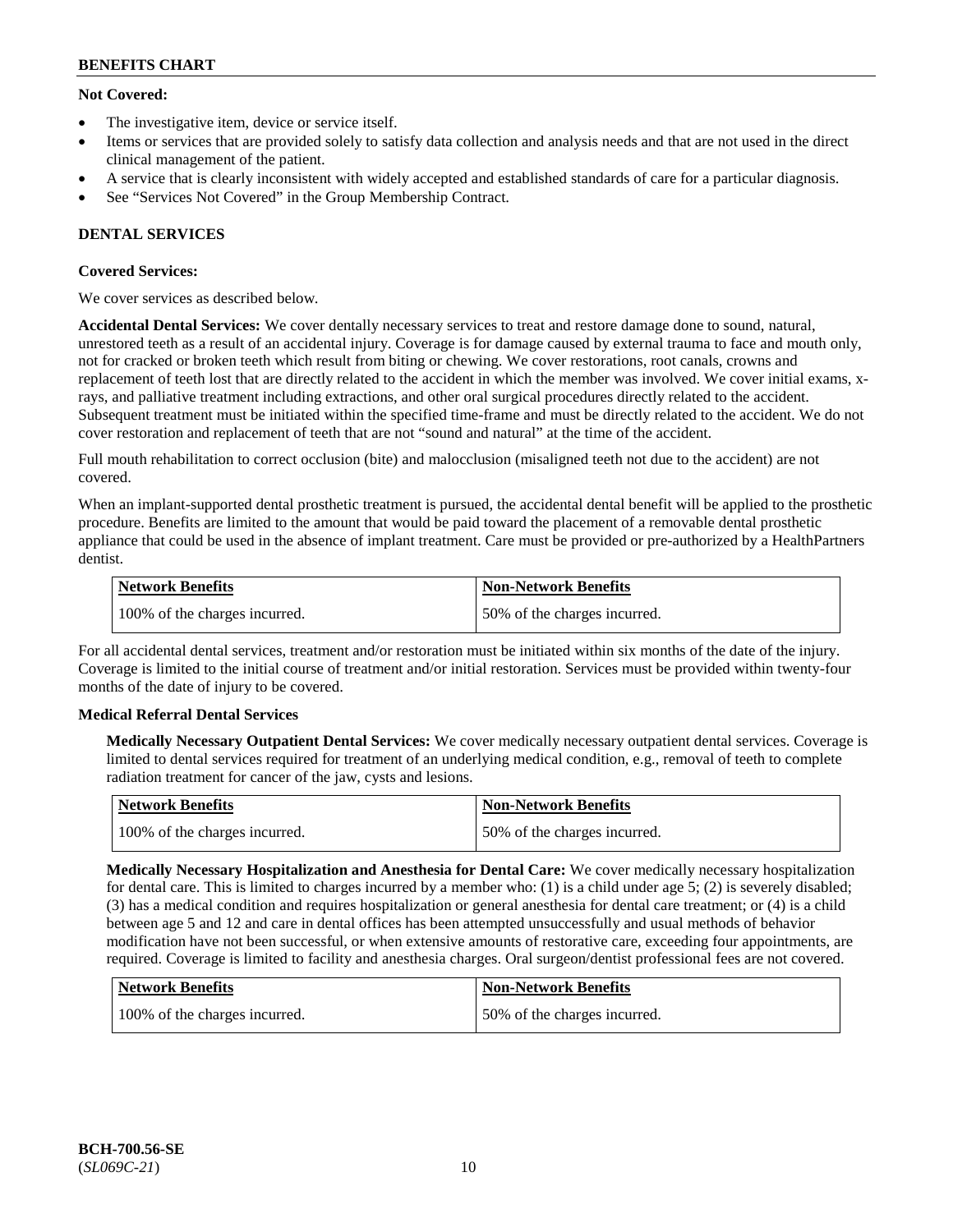**Medical Complications of Dental Care:** We cover medical complications of dental care. Treatment must be medically necessary care and related to medical complications of non-covered dental care, including complications of the head, neck, or substructures.

| Network Benefits              | <b>Non-Network Benefits</b>  |
|-------------------------------|------------------------------|
| 100% of the charges incurred. | 50% of the charges incurred. |

**Oral Surgery**: We cover oral surgery. Coverage is limited to treatment of medical conditions requiring oral surgery, such as treatment of oral neoplasm, non-dental cysts, fracture of the jaws, trauma of the mouth and jaws.

| Network Benefits              | <b>Non-Network Benefits</b>  |
|-------------------------------|------------------------------|
| 100% of the charges incurred. | 50% of the charges incurred. |

**Treatment of Cleft Lip and Cleft Palate:** We cover treatment of cleft lip and cleft palate of a dependent child to age 26, including orthodontic treatment and oral surgery directly related to the cleft. Benefits are limited to inpatient or outpatient expenses arising from medical and dental treatment that was scheduled or initiated prior to the dependent turning age 19. Dental services that are not required for the treatment of cleft lip or cleft palate are not covered. If a dependent child covered under this Contract is also covered under a dental plan which includes orthodontic services, that dental plan shall be considered primary for the necessary orthodontic services. Oral appliances are subject to the same copayment, conditions and limitations as durable medical equipment.

| <b>Network Benefits</b>       | <b>Non-Network Benefits</b>  |
|-------------------------------|------------------------------|
| 100% of the charges incurred. | 50% of the charges incurred. |

**Treatment of Temporomandibular Disorder (TMD) and Craniomandibular Disorder (CMD):** We cover surgical and non-surgical treatment of temporomandibular disorder (TMD) and craniomandibular disorder (CMD), which is medically necessary care. Dental services which are not required to directly treat TMD or CMD are not covered.

| <b>Network Benefits</b>       | <b>Non-Network Benefits</b>  |
|-------------------------------|------------------------------|
| 100% of the charges incurred. | 50% of the charges incurred. |

## **Not Covered:**

- Dental treatment, procedures or services not listed in this Benefits Chart.
- Accident related dental services if treatment is (1) provided to teeth which are not sound and natural, (2) to teeth which have been restored, (3) initiated beyond six months from the date of the injury, (4) received beyond the initial treatment or restoration or (5) received beyond twenty-four months from the date of injury.
- Oral surgery to remove wisdom teeth.
- Orthognathic treatment or procedures and all related services, unless it is required to treat TMD or CMD and it meets our medical coverage criteria.
- See "Services Not Covered" in the Group Membership Contract.

## **DIAGNOSTIC IMAGING SERVICES**

#### **Covered Services:**

We cover diagnostic imaging, when ordered by a provider and provided in a clinic or outpatient hospital facility.

For Network Benefits, non-emergent, scheduled outpatient Magnetic Resonance Imaging (MRI) and Computed Tomography (CT) must be provided at a designated facility. Your physician or facility will obtain or verify prior authorization for these services with HealthPartners, as needed.

We cover services provided in a clinic or outpatient hospital facility (to see the benefit level for inpatient hospital or skilled nursing facility services, see benefits under Inpatient Hospital and Skilled Nursing Facility Services).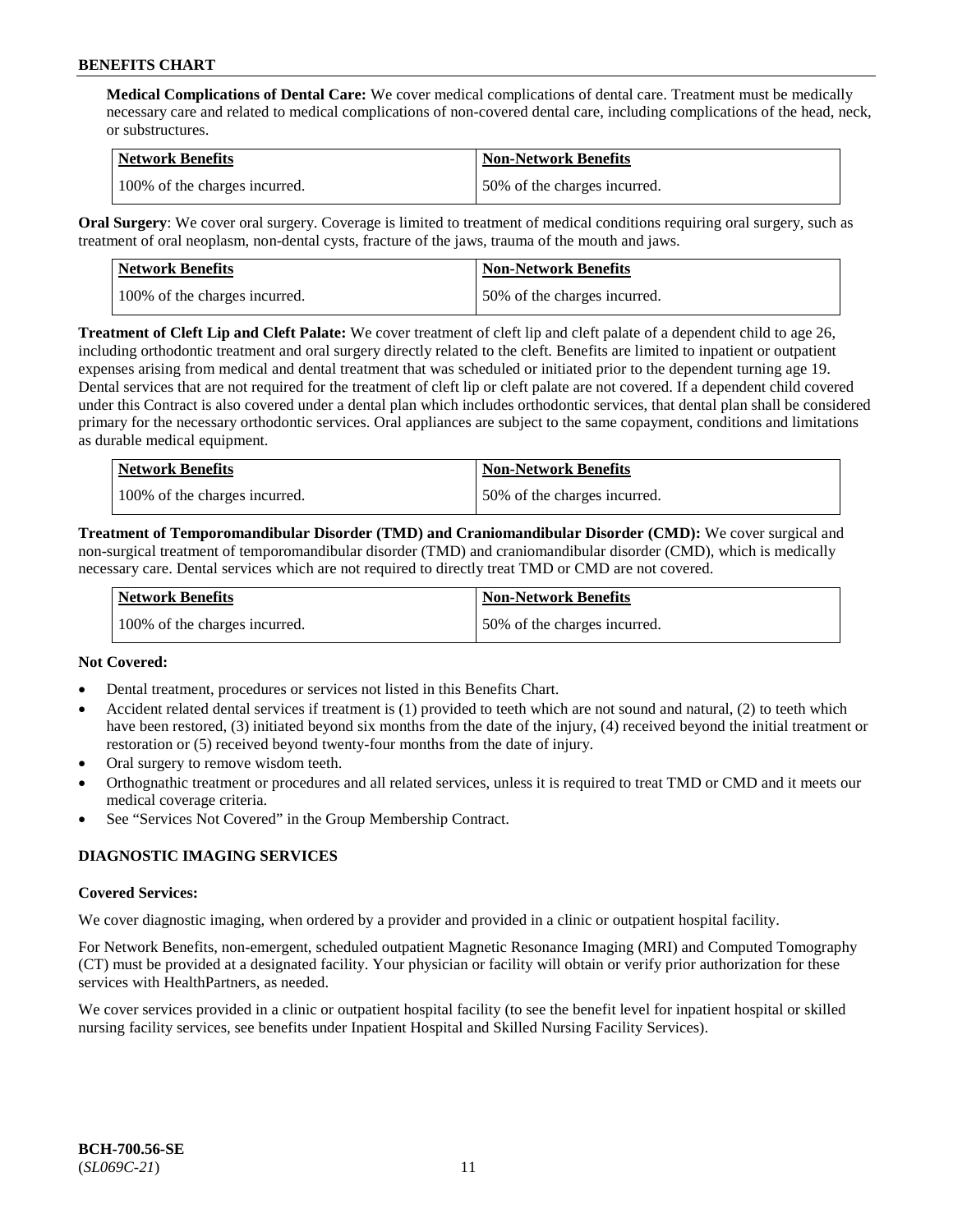## **Outpatient Magnetic Resonance Imaging (MRI) and Computed Tomography (CT)**

| <b>Network Benefits</b>       | <b>Non-Network Benefits</b>  |
|-------------------------------|------------------------------|
| 100% of the charges incurred. | 50% of the charges incurred. |

#### **All other outpatient diagnostic imaging services for illness or injury**

### **Services for illness or injury**

| <b>Network Benefits</b>       | <b>Non-Network Benefits</b>  |
|-------------------------------|------------------------------|
| 100% of the charges incurred. | 50% of the charges incurred. |

#### **Preventive services (MRI/CT procedures are not considered preventive)**

Diagnostic imaging services associated with preventive services are covered at the benefit level shown in the "Preventive Services" section of this Benefits Chart.

#### **Not Covered:**

See "Services Not Covered" in the Group Membership Contract.

## **DURABLE MEDICAL EQUIPMENT, PROSTHETICS, ORTHOTICS, AND SUPPLIES**

#### **Covered Services:**

We cover equipment and services, as described below.

We cover durable medical equipment and services, prosthetics, orthotics and supplies, subject to the limitations below, including certain disposable supplies, enteral feedings and the following diabetic supplies and equipment: glucose monitors, insulin pumps, syringes, blood and urine test strips and other diabetic supplies as deemed medically appropriate and necessary, for members with gestational, Type I or Type II diabetes.

External hearing aids (including osseointegrated or bone anchored) for members age 18 or younger who have hearing loss that is not correctable by other covered procedures. Coverage is limited to one basic, standard hearing aid for each ear every three years. A basic hearing aid is defined as a hearing device that consists of a microphone, amplifier, volume control, battery and receiver. It does not include upgrades above and beyond the functionality of a basic hearing aid, including but not limited to hearing improvements for group settings, background noise, Bluetooth/remote control functionality, or extended warranties. Charges for upgrades above the cost of a basic, standard hearing aid are not covered.

## **Diabetic supplies purchased at a pharmacy**

| <b>Network Benefits</b>       | <b>Non-Network Benefits</b>  |
|-------------------------------|------------------------------|
| 100% of the charges incurred. | 50% of the charges incurred. |

#### **Diabetic supplies purchased from a non-pharmacy provider**

| <b>Network Benefits</b>                                               | <b>Non-Network Benefits</b>  |
|-----------------------------------------------------------------------|------------------------------|
| 100% of the charges incurred if purchased from an<br>approved vendor. | 50% of the charges incurred. |

#### **Special dietary treatment for Phenylketonuria (PKU) if it meets our medical coverage criteria**

| <b>Network Benefits</b>       | <b>Non-Network Benefits</b>  |
|-------------------------------|------------------------------|
| 100% of the charges incurred. | 50% of the charges incurred. |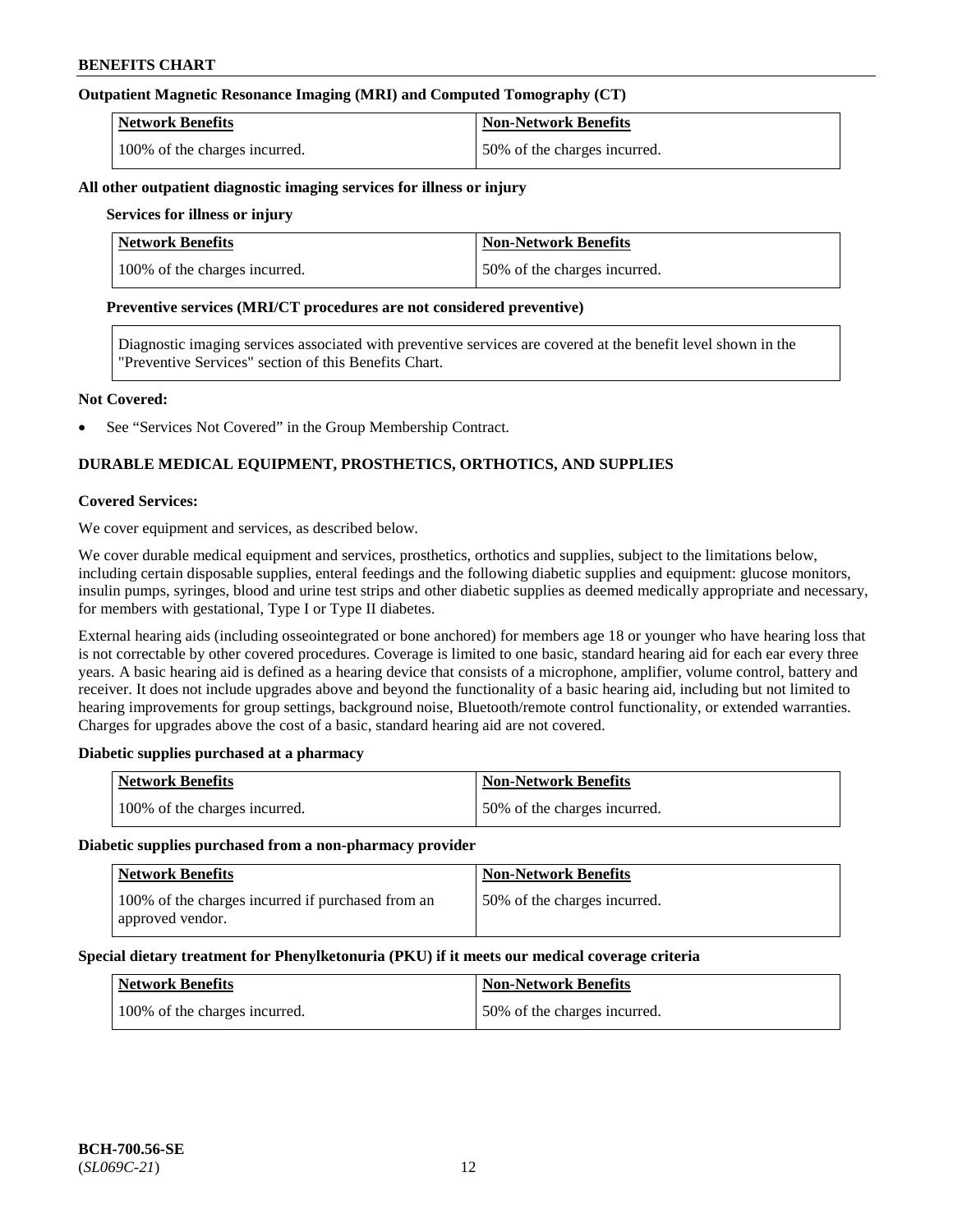#### **Oral amino acid based elemental formula if it meets our medical coverage criteria**

| Network Benefits              | Non-Network Benefits         |
|-------------------------------|------------------------------|
| 100% of the charges incurred. | 50% of the charges incurred. |

### **All other durable medical equipment, prosthetics, orthotics and supplies**

| <b>Network Benefits</b>       | <b>Non-Network Benefits</b>  |
|-------------------------------|------------------------------|
| 100% of the charges incurred. | 50% of the charges incurred. |

#### **Limitations:**

Coverage of durable medical equipment is limited by the following:

- No more than a 93-day supply of diabetic supplies are covered and dispensed at a time.
- Payment will not exceed the cost of an alternate piece of equipment or service that is effective and medically necessary.
- Wigs for hair loss resulting from alopecia areata are limited to one per calendar year.
- For prosthetic benefits, other than hair prostheses (i.e., wigs) for hair loss resulting from alopecia areata and oral appliances for cleft lip and cleft palate, payment will not exceed the cost of an alternate piece of equipment or service that is effective, medically necessary and enables members to conduct standard activities of daily living.
- We reserve the right to determine if an item will be approved for rental vs. purchase.
- We require that certain diabetic supplies and equipment be purchased at a pharmacy.
- Diabetic supplies and equipment are limited to certain models and brands.
- Durable medical equipment and supplies must be obtained from or repaired by approved vendors.
- Covered services and supplies are based on established medical policies, which are subject to periodic review and modification by the medical or dental directors. Our coverage policy for diabetic supplies includes information on our required models and brands. These medical policies (medical coverage criteria) are available by calling Member Services or logging on to your "*my*HealthPartners" account a[t healthpartners.com.](https://www.healthpartners.com/hp/index.html)

## **Not Covered:**

Items that are not eligible for coverage include, but are not limited to:

- Replacement or repair of any covered items, if the items are (i) damaged or destroyed by misuse, abuse or carelessness, (ii) lost; or (iii) stolen.
- Duplicate or similar items.
- Labor and related charges for repair of any covered items which are more than the cost of replacement by an approved vendor.
- Sales tax, mailing, delivery charges, service call charges.
- Items that are primarily educational in nature or for hygiene, vocation, comfort, convenience or recreation.
- Communication aids or devices: equipment to create, replace or augment communication abilities including, but not limited to, speech processors, receivers, communication boards, or computer or electronic assisted communication.
- Hearing aids (implantable and external, including osseointegrated or bone anchored) and their fitting, except as specifically described in this Benefits Chart. This exclusion does not apply to cochlear implants.
- Eyeglasses, contact lenses and their fitting, measurement and adjustment, except as specifically described in this Benefits Chart.
- Hair prostheses (wigs), except as specifically described in this Benefits Chart.
- Household equipment which primarily has customary uses other than medical, such as, but not limited to, exercise cycles, air purifiers, central or unit air conditioners, water purifiers, non-allergenic pillows, mattresses or waterbeds.
- Household fixtures including, but not limited to, escalators or elevators, ramps, swimming pools and saunas.
- Modifications to the structure of the home including, but not limited to, wiring, plumbing or charges for installation of equipment.
- Vehicle, car or van modifications including, but not limited to, hand brakes, hydraulic lifts and car carrier.
- Rental equipment while owned equipment is being repaired by non-contracted vendors, beyond one month rental of medically necessary equipment.
- Other equipment and supplies, including but not limited to assistive devices, that we determine are not eligible for coverage.
- See "Services Not Covered" in the Group Membership Contract.

**BCH-700.56-SE** (*SL069C-21*) 13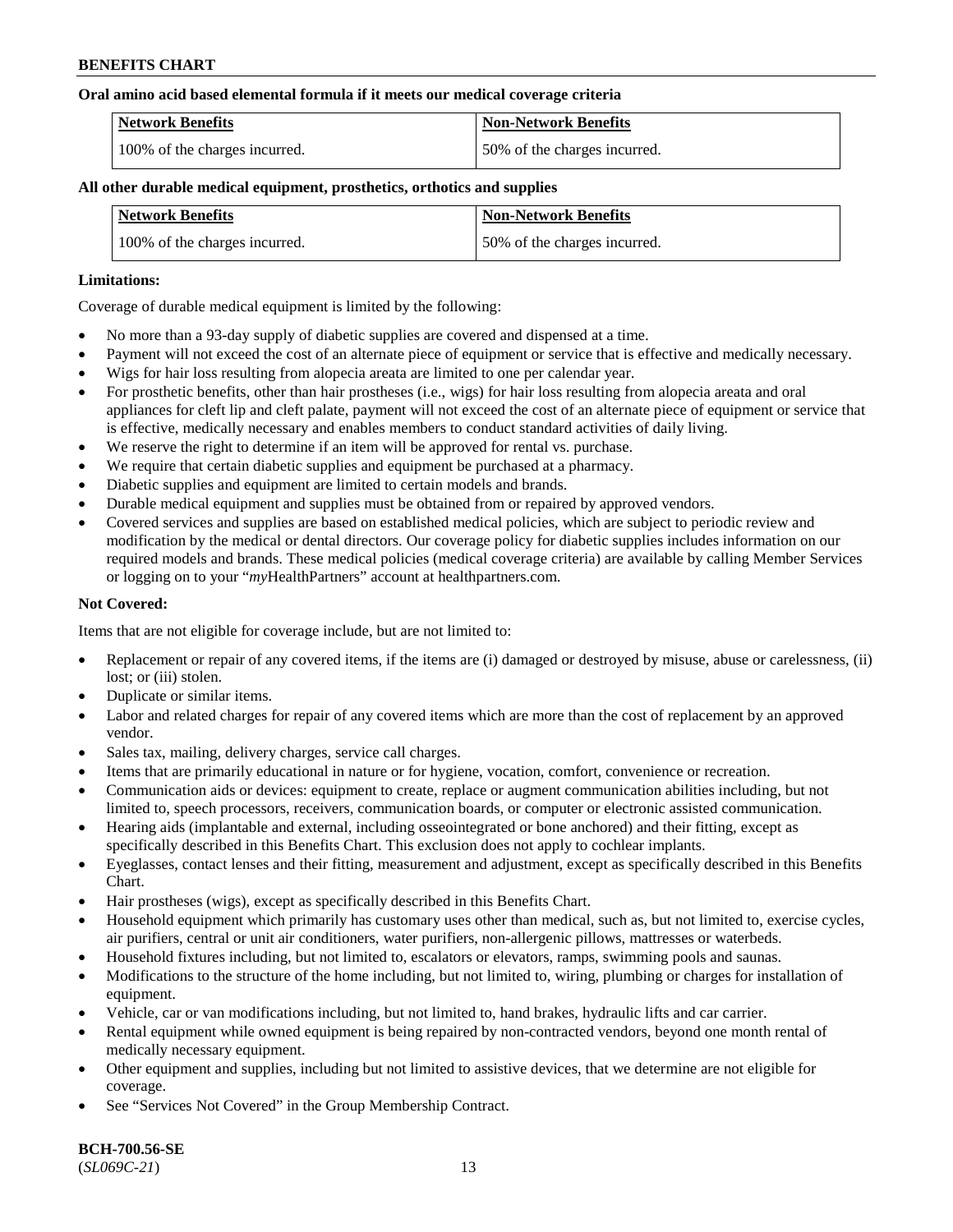## **EMERGENCY AND URGENTLY NEEDED CARE SERVICES**

#### **Covered Services:**

We cover services for emergency care and urgently needed care if the services are otherwise eligible for coverage under this Benefits Chart.

**Urgently Needed Care.** These are services to treat an unforeseen illness or injury, which are required in order to prevent a serious deterioration in your health, and which cannot be delayed until the next available clinic or office hours.

#### **Urgently Needed care at clinics**

| <b>Network Benefits</b>       | <b>Non-Network Benefits</b> |
|-------------------------------|-----------------------------|
| 100% of the charges incurred. | See Network Benefits.       |

**Emergency Care.** These are services to treat: (1) the sudden, unexpected onset of illness or injury which, if left untreated or unattended until the next available clinic or office hours, would result in hospitalization, or (2) a condition requiring professional health services immediately necessary to preserve life or stabilize health.

When reviewing claims for coverage of emergency services, our medical director will take into consideration a reasonable layperson's belief that the circumstances required immediate medical care that could not wait until the next working day or next available clinic appointment. Emergency care also includes an immediate response service available on a 24-hour, sevenday-a-week basis for each child, or person, having a psychiatric crisis, a mental health crisis, or a mental health emergency.

#### **Emergency care in a hospital emergency room, including professional services of a physician**

| <b>Network Benefits</b>       | Non-Network Benefits    |
|-------------------------------|-------------------------|
| 100% of the charges incurred. | l See Network Benefits. |

#### **Inpatient emergency care in a hospital**

| Network Benefits              | Non-Network Benefits  |
|-------------------------------|-----------------------|
| 100% of the charges incurred. | See Network Benefits. |

#### **Not Covered:**

See "Services Not Covered" in the Group Membership Contract.

## **GENE THERAPY**

## **Covered Services:**

We cover gene therapy treatment that meets our current medical coverage criteria.

| <b>Network Benefits</b>                                                                                                                                                                                 | <b>Non-Network Benefits</b> |
|---------------------------------------------------------------------------------------------------------------------------------------------------------------------------------------------------------|-----------------------------|
| Coverage level is same as corresponding Network<br>Benefit, depending on type of service provided, such as<br>Office Visits for Illness or Injury, Inpatient or<br><b>Outpatient Hospital Services.</b> | No Coverage.                |

#### **Limitations:**

- Gene therapy must be provided by a designated provider.
- Specific types of gene therapy are limited to therapies and conditions specified in our medical coverage criteria.

#### **Not Covered:**

See "Services Not Covered" in the Group Membership Contract.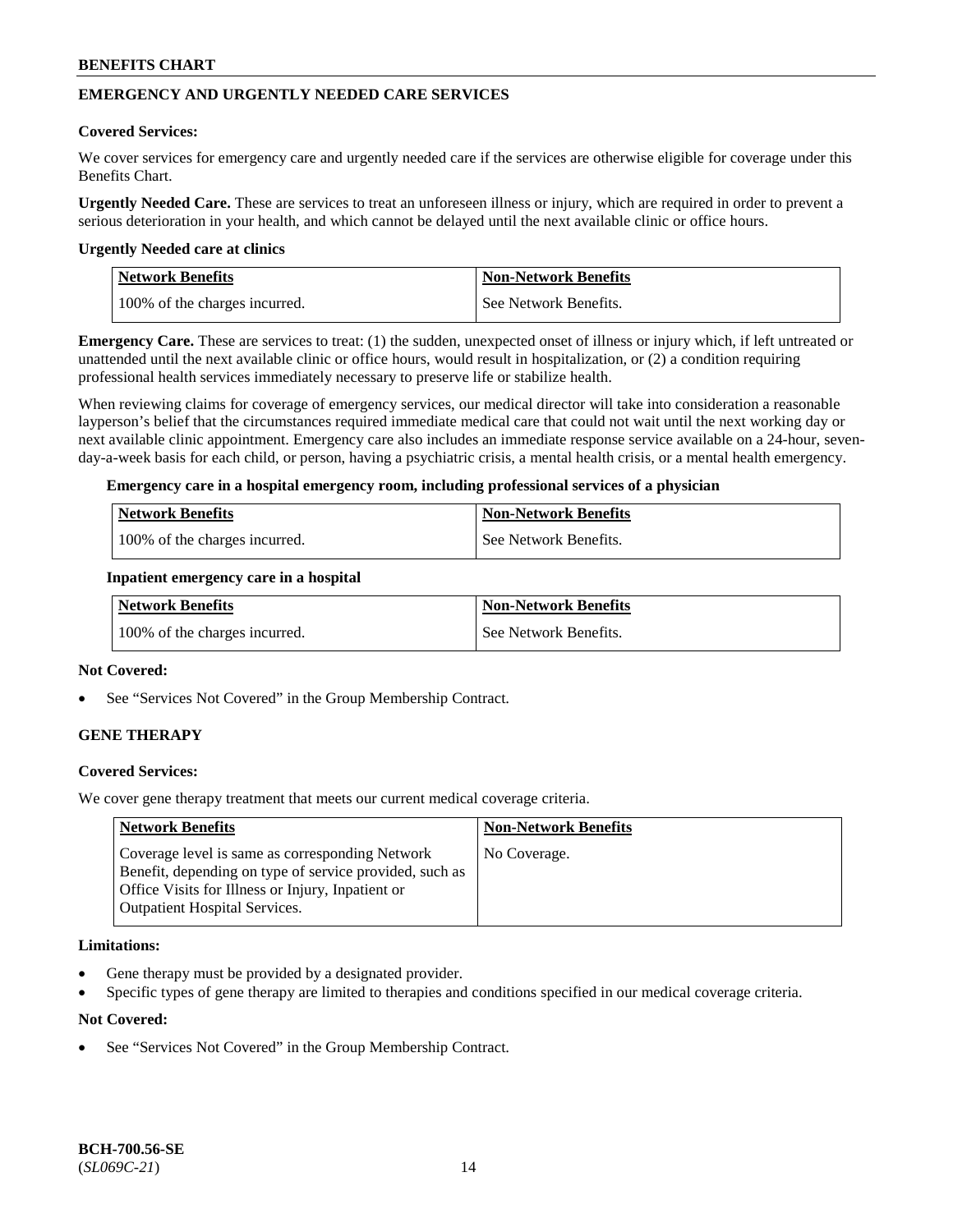## **HEALTH EDUCATION**

## **Covered Services:**

We cover education for preventive services and education for the management of chronic health problems (such as diabetes).

| Network Benefits                                            | <b>Non-Network Benefits</b>   |
|-------------------------------------------------------------|-------------------------------|
| 100% of the charges incurred.<br>Deductible does not apply. | 150% of the charges incurred. |

## **Not Covered:**

See "Services Not Covered" in the Group Membership Contract.

## **HOME-BASED COMPREHENSIVE HEALTH RISK ASSESSMENT**

## **Covered Services:**

If you meet our criteria for coverage, you may qualify for our home-based comprehensive health risk assessment program. The program covers a health assessment with a designated nurse practitioner.

| Network Benefits                                            | <b>Non-Network Benefits</b> |
|-------------------------------------------------------------|-----------------------------|
| 100% of the charges incurred.<br>Deductible does not apply. | No Coverage.                |

## **Not Covered:**

See "Services Not Covered" in the Group Membership Contract.

## **HOME HEALTH SERVICES**

## **Covered Services:**

We cover skilled nursing services, physical therapy, occupational therapy, speech therapy, respiratory therapy and other therapeutic services, non-routine prenatal and postnatal services, routine postnatal well child visits (as described in the Medical Coverage Criteria), phototherapy services for newborns, home health aide services and other eligible home health services when provided in your home, if you are homebound (i.e., unable to leave home without considerable effort due to a medical condition. Lack of transportation does not constitute homebound status). For phototherapy services for newborns and high risk pre-natal services, supplies and equipment are included.

We cover total parenteral nutrition/intravenous ("TPN/IV") therapy, equipment, supplies and drugs in connection with IV therapy. IV line care kits are covered under Durable Medical Equipment.

You do not need to be homebound to receive total parenteral nutrition/intravenous ("TPN/IV") therapy.

We cover palliative care benefits. Palliative care includes symptom management, education and establishing goals of care. We waive the requirement that you be homebound for a limited number of home visits for palliative care (as shown in the Benefits Chart), if you have a life-threatening, non-curable condition which has a prognosis of survival of two years or less. Additional palliative care visits are eligible under the home health services benefit if you are homebound and meet all other requirements defined in this section.

Home health services are eligible and covered only when:

- medically necessary; and
- provided as rehabilitative care, terminal care or maternity care; and
- ordered by a physician, and included in the written home care plan.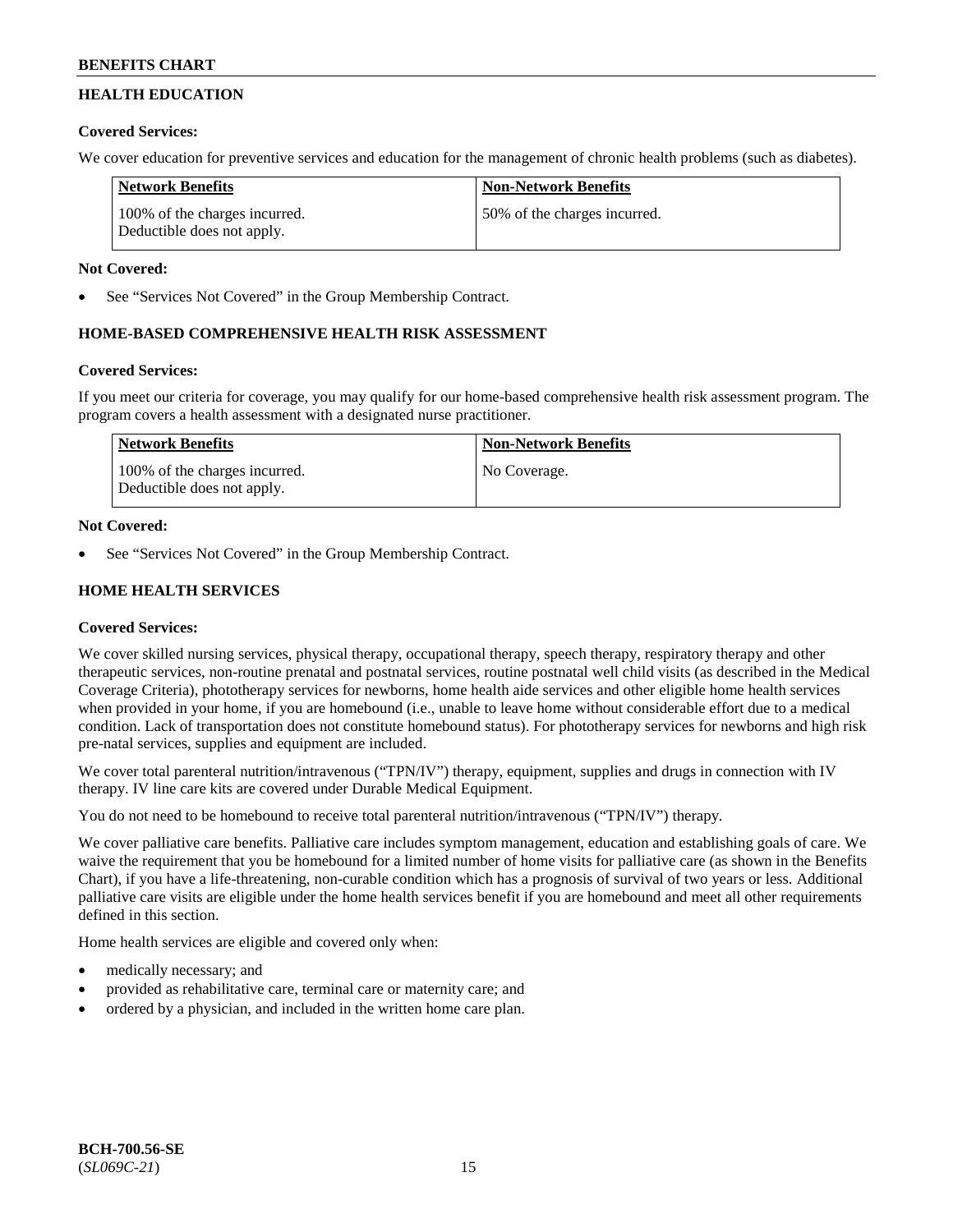**Physical therapy, occupational therapy, speech therapy, respiratory therapy, home health aide services and palliative care**

| <b>Network Benefits</b>       | <b>Non-Network Benefits</b>  |
|-------------------------------|------------------------------|
| 100% of the charges incurred. | 50% of the charges incurred. |

## **TPN/IV therapy, skilled nursing services, non-routine prenatal/postnatal services, and phototherapy**

| <b>Network Benefits</b>       | <b>Non-Network Benefits</b>  |
|-------------------------------|------------------------------|
| 100% of the charges incurred. | 50% of the charges incurred. |

Each 24-hour visit (or shifts of up to 24-hour visits) equals one visit and counts toward the Maximum visits for all other services shown below. Any visit that lasts less than 24 hours, regardless of the length of the visit, will count as one visit toward the Maximum visits for all other services shown below. All visits must be medically necessary and benefit eligible.

#### **Routine postnatal well child visits**

| <b>Network Benefits</b>                                     | <b>Non-Network Benefits</b>  |
|-------------------------------------------------------------|------------------------------|
| 100% of the charges incurred.<br>Deductible does not apply. | 50% of the charges incurred. |

#### **Maximum visits for palliative care**

If you are eligible to receive palliative care in the home and you are not homebound, there is a maximum of 12 visits per calendar year.

#### **Maximum visits for all other services**

| <b>Network Benefits</b>       | <b>Non-Network Benefits</b>  |
|-------------------------------|------------------------------|
| 120 visits per calendar year. | 60 visits per calendar year. |

Each visit provided under the Network Benefits and Non-Network Benefits counts toward the maximums shown under all Maximum visits sections. The routine postnatal well child visit does not count toward the visit limit.

## **Limitations:**

- Home health services are not provided as a substitute for a primary caregiver in the home or as relief (respite) for a primary caregiver in the home. We will not reimburse family members or residents in your home for the above services.
- A service shall not be considered a skilled nursing service merely because it is performed by, or under the direct supervision of, a licensed nurse. Where a service (such as tracheotomy suctioning or ventilator monitoring) or like services, can be safely and effectively performed by a non-medical person (or self-administered), without the direct supervision of a licensed nurse, the service shall not be regarded as a skilled nursing service, whether or not a skilled nurse actually provides the service. The unavailability of a competent person to provide a non-skilled service shall not make it a skilled service when a skilled nurse provides it. Only the skilled nursing component of so-called "blended" services (i.e. services which include skilled and non-skilled components) are covered under this Benefits Chart.

#### **Not Covered:**

- Financial or legal counseling services.
- Housekeeping or meal services in your home.
- Private duty nursing services. This exclusion does not apply if covered person is also covered under Medical Assistance under 256B.0625, subdivision 7, with the exception of section 256B.0654 subdivision 4.
- Services provided by a family member or enrollee, or a resident in the enrollee's home.
- Vocational rehabilitation and recreational or educational therapy. Recreation therapy is therapy provided solely for the purpose of recreation, including but not limited to: (a) requests for physical therapy or occupational therapy to improve athletic ability, and (b) braces or guards to prevent sports injuries.
- See "Services Not Covered" in the Group Membership Contract.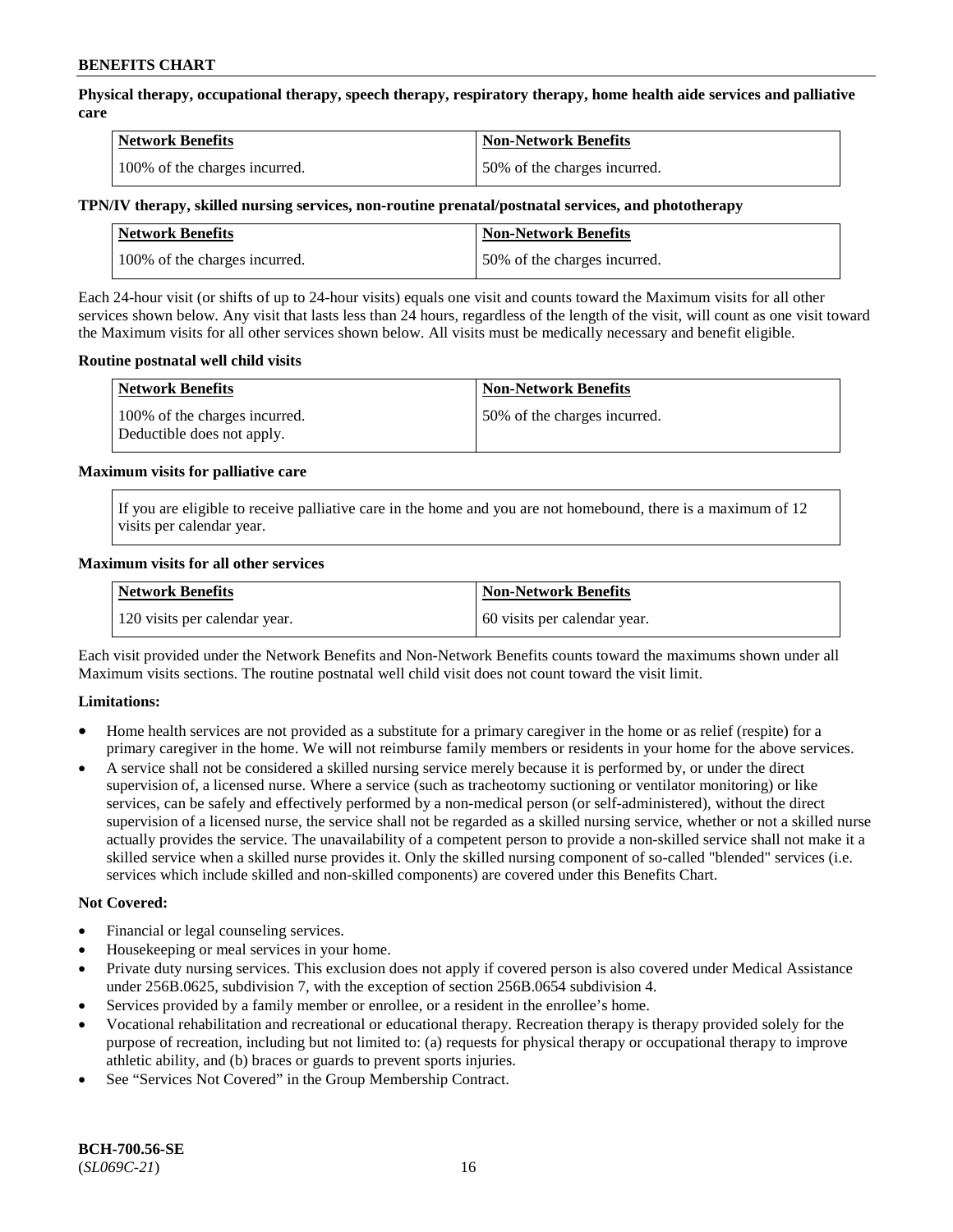## **HOME HOSPICE SERVICES**

### **Applicable Definitions:**

**Part-time.** This is up to two hours of service per day, more than two hours is considered continuous care.

**Continuous Care.** This is from two to twelve hours of service per day provided by a registered nurse, licensed practical nurse, or home health aide, during a period of crisis in order to maintain a terminally ill patient at home.

**Appropriate Facility.** This is a nursing home, hospice residence, or other inpatient facility.

**Custodial Care Related to Hospice Services.** This means providing assistance in the activities of daily living and the care needed by a terminally ill patient which can be provided by primary caregiver (i.e., family member or friend) who is responsible for the patient's home care.

## **Covered Services:**

**Home Hospice Program.** We cover the services described below if you are terminally ill and accepted as a home hospice program participant. You must meet the eligibility requirements of the program, and elect to receive services through the home hospice program. The services will be provided in your home, with inpatient care available when medically necessary as described below. If you elect to receive hospice services, you do so in lieu of curative treatment for your terminal illness for the period you are enrolled in the home hospice program.

**Eligibility:** In order to be eligible to be enrolled in the home hospice program, you must: (1) be a terminally ill patient (prognosis of six months or less); (2) have chosen a palliative treatment focus (i.e., emphasizing comfort and supportive services rather than treatment attempting to cure the disease or condition); and (3) continue to meet the terminally ill prognosis as reviewed by our medical director or his or her designee over the course of care. You may withdraw from the home hospice program at any time.

**Eligible Services:** Hospice services include the following services provided in accordance with an approved hospice treatment plan.

- Home Health Services:
	- o Part-time care provided in your home by an interdisciplinary hospice team (which may include a physician, nurse, social worker, and spiritual counselor) and medically necessary home health services are covered.
	- o One or more periods of continuous care in your home or in a setting which provides day care for pain or symptom management, when medically necessary, will be covered.
- Inpatient Services: We cover medically necessary inpatient services.
- Other Services:
	- o Respite care is covered for care in your home or in an appropriate facility, to give your primary caregivers (i.e., family members or friends) rest and/or relief when necessary in order to maintain a terminally ill patient at home.
	- o Medically necessary medications for pain and symptom management.
	- o Semi-electric hospital beds and other durable medical equipment are covered.
	- o Emergency and non-emergency care is covered.

| <b>Network Benefits</b>       | <b>Non-Network Benefits</b>  |
|-------------------------------|------------------------------|
| 100% of the charges incurred. | 50% of the charges incurred. |

Respite care is limited to 5 days per episode, and respite care and continuous care combined are limited to 30 days.

## **Not Covered:**

- Financial or legal counseling services.
- Housekeeping or meal services in your home.
- Custodial or maintenance care related to hospice services, whether provided in the home or in a nursing home.
- Any service not specifically described as covered services under this home hospice services benefits.
- Any services provided by members of your family or residents in your home.
- See "Services Not Covered" in the Group Membership Contract.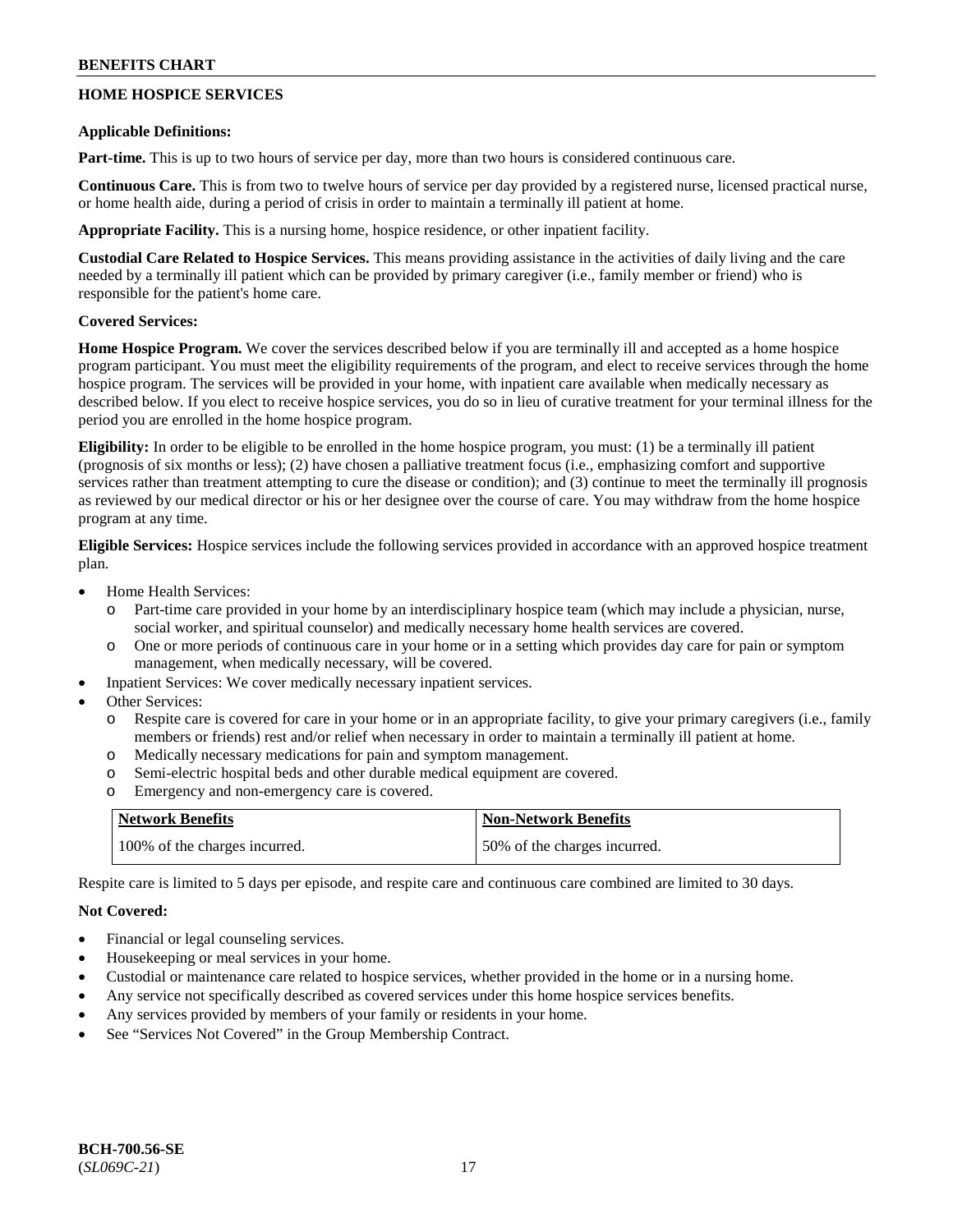## **HOSPITAL AND SKILLED NURSING FACILITY SERVICES**

## **Covered Services:**

We cover services as described below.

### **Medical or Surgical Hospital Services**

**Inpatient Hospital Services:** We cover the following medical or surgical services, for the treatment of acute illness or injury, which require the level of care only provided in an acute care facility. These services must be authorized by a physician.

Inpatient hospital services include: room and board; the use of operating or maternity delivery rooms; intensive care facilities; newborn nursery facilities; general nursing care, anesthesia, laboratory and diagnostic imaging services, radiation therapy, physical therapy, prescription drugs or other medications administered during treatment, blood and blood products (unless replaced), and blood derivatives, and other diagnostic or treatment related hospital services; physician and other professional medical and surgical services provided while in the hospital, including gender reassignment surgery that meets medical coverage criteria.

We cover up to 120 hours of services provided by a private duty nurse or personal care assistant who has provided home care services to a ventilator-dependent patient, solely for the purpose of assuring adequate training of the hospital staff to communicate with that patient.

Services for items for personal convenience, such as television rental, are not covered.

We cover, following a vaginal delivery, a minimum of 48 hours of inpatient care for the mother and newborn child. We cover, following a caesarean section delivery, a minimum of 96 hours of inpatient care for the mother and newborn child. If the duration of inpatient care is less than these minimums, we also cover a minimum of one home visit by a registered nurse for post-delivery care, within four days of discharge of the mother and newborn child. Services provided by the registered nurse include, but are not limited to, parent education, assistance and training in breast and bottle feeding, and conducting any necessary and appropriate clinical tests. We shall not provide any compensation or other non-medical remuneration to encourage a mother and newborn to leave inpatient care before the duration minimums specified.

Group health plans and health insurance issuers generally may not, under Federal law, restrict benefits for any hospital length of stay in connection with childbirth for the mother of newborn child to less than 48 hours following a vaginal delivery, or less than 96 hours following a caesarean section. However, Federal law generally does not prohibit the mother's or newborn's attending provider, after consulting with the mother, from discharging the mother or her newborn earlier than 48 hours (or 96 hours as applicable). In any case plans and issuers may not, under Federal law, require that a provider obtain authorization from the plan or the insurance issuer for prescribing a length of stay not in excess of 48 hours (or 96 hours).

| <b>Network Benefits</b>       | Non-Network Benefits         |
|-------------------------------|------------------------------|
| 100% of the charges incurred. | 50% of the charges incurred. |

Each member's admission or confinement, including that of a newborn child, is separate and distinct from the admission or confinement of any other member.

**Outpatient Hospital, Ambulatory Care or Surgical Facility Services:** We cover the following medical and surgical services, for diagnosis or treatment of illness or injury on an outpatient basis. These services must be authorized by a physician.

Outpatient services include: use of operating rooms, maternity delivery rooms or other outpatient departments, rooms or facilities; and the following outpatient services: general nursing care, anesthesia, laboratory and diagnostic imaging services, radiation therapy, physical therapy, drugs administered during treatment, blood and blood products (unless replaced), and blood derivatives, and other diagnostic or treatment related outpatient services; physician and other professional medical and surgical services provided while an outpatient, including gender reassignment surgery that meets medical coverage criteria.

For Network Benefits, non-emergent, scheduled outpatient Magnetic Resonance Imaging (MRI) and Computed Tomography (CT) must be provided at a designated facility. Your physician and facility will obtain or verify authorization for these services with HealthPartners, as needed.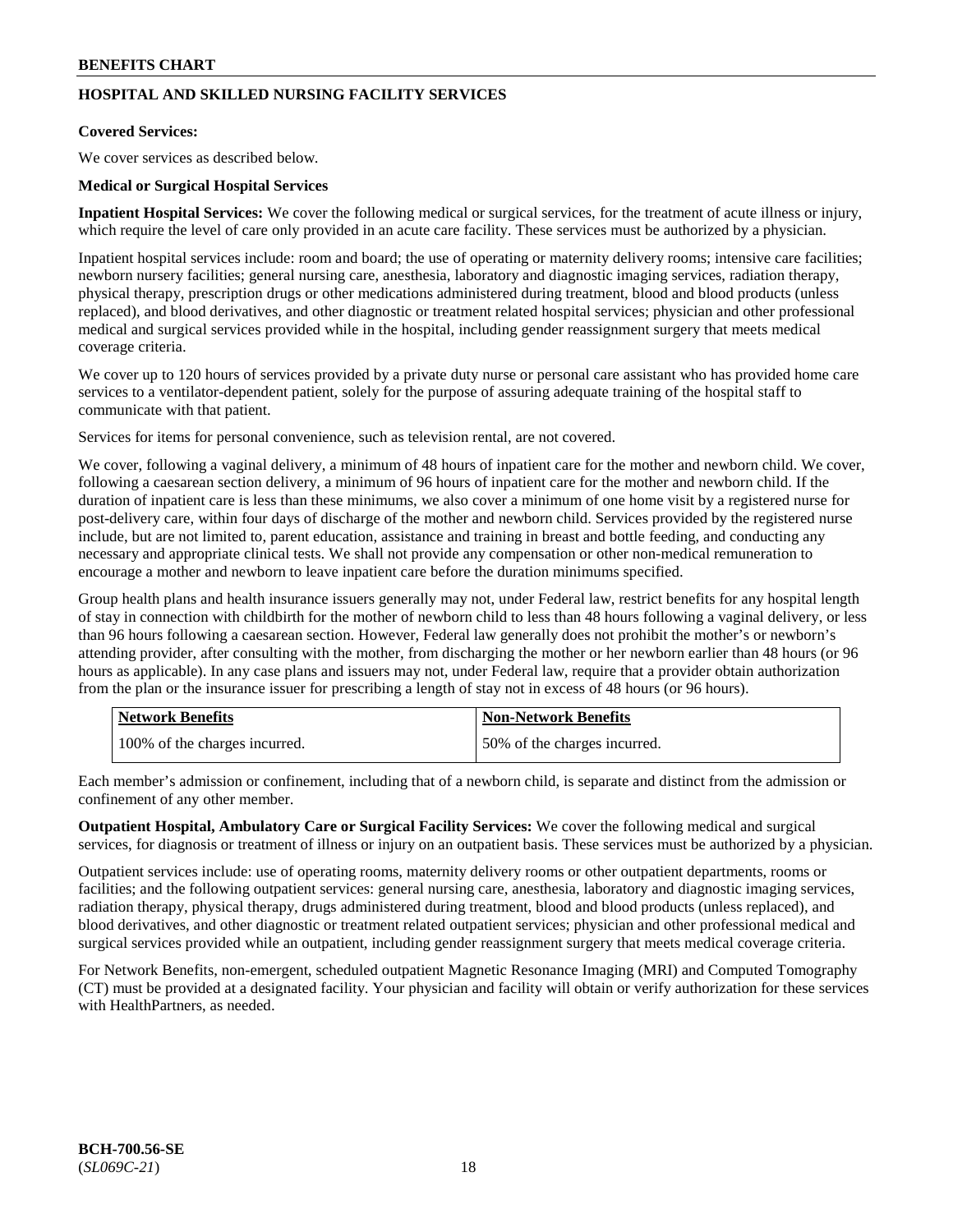To see the benefit level for diagnostic imaging services, laboratory services and physical therapy, see benefits under Diagnostic Imaging Services, Laboratory Services and Physical Therapy in this Benefits Chart.

| <b>Network Benefits</b>       | Non-Network Benefits         |
|-------------------------------|------------------------------|
| 100% of the charges incurred. | 50% of the charges incurred. |

## **Skilled Nursing Facility Care**

We cover room and board, daily skilled nursing and related ancillary services for post-acute treatment and rehabilitative care of illness or injury that meets medical coverage criteria.

| Network Benefits                              | <b>Non-Network Benefits</b>                   |
|-----------------------------------------------|-----------------------------------------------|
| 100\% of the charges incurred.                | 50% of the charges incurred.                  |
| Limited to 120 day maximum per calendar year. | Limited to 120 day maximum per calendar year. |

Each day of services provided under the Network Benefits and Non-Network Benefits combined, counts toward the maximums shown above.

#### **Not Covered:**

- Services for items for personal convenience, such as television rental.
- See "Services Not Covered" in the Group Membership Contract.

## **INFERTILITY SERVICES**

### **Covered Services:**

We cover the diagnosis of infertility. These services include diagnostic procedures and tests provided in connection with an infertility evaluation, office visits and consultations to diagnose infertility.

| Network Benefits              | <b>Non-Network Benefits</b>  |
|-------------------------------|------------------------------|
| 100% of the charges incurred. | 50% of the charges incurred. |

Coverage is limited to office visits and consultations to diagnose infertility. Treatment is not covered.

## **Not Covered:**

- Treatment of infertility, including but not limited to, office visits, laboratory and diagnostic imaging services and drugs for the treatment of infertility; assisted reproduction, including, but not limited to gamete intrafallopian tube transfer (GIFT), zygote intrafallopian tube transfer (ZIFT) intracytoplasmic sperm injection (ICSI), and/or in-vitro fertilization (IVF), and all charges associated with such procedures; reversal of sterilization; artificial insemination; and sperm, ova or embryo acquisition, retrieval or storage; however, we do cover office visits and consultations to diagnose infertility.
- Services related to the establishment of surrogate pregnancy and fees for a surrogate.
- See "Services Not Covered" in the Group Membership Contract.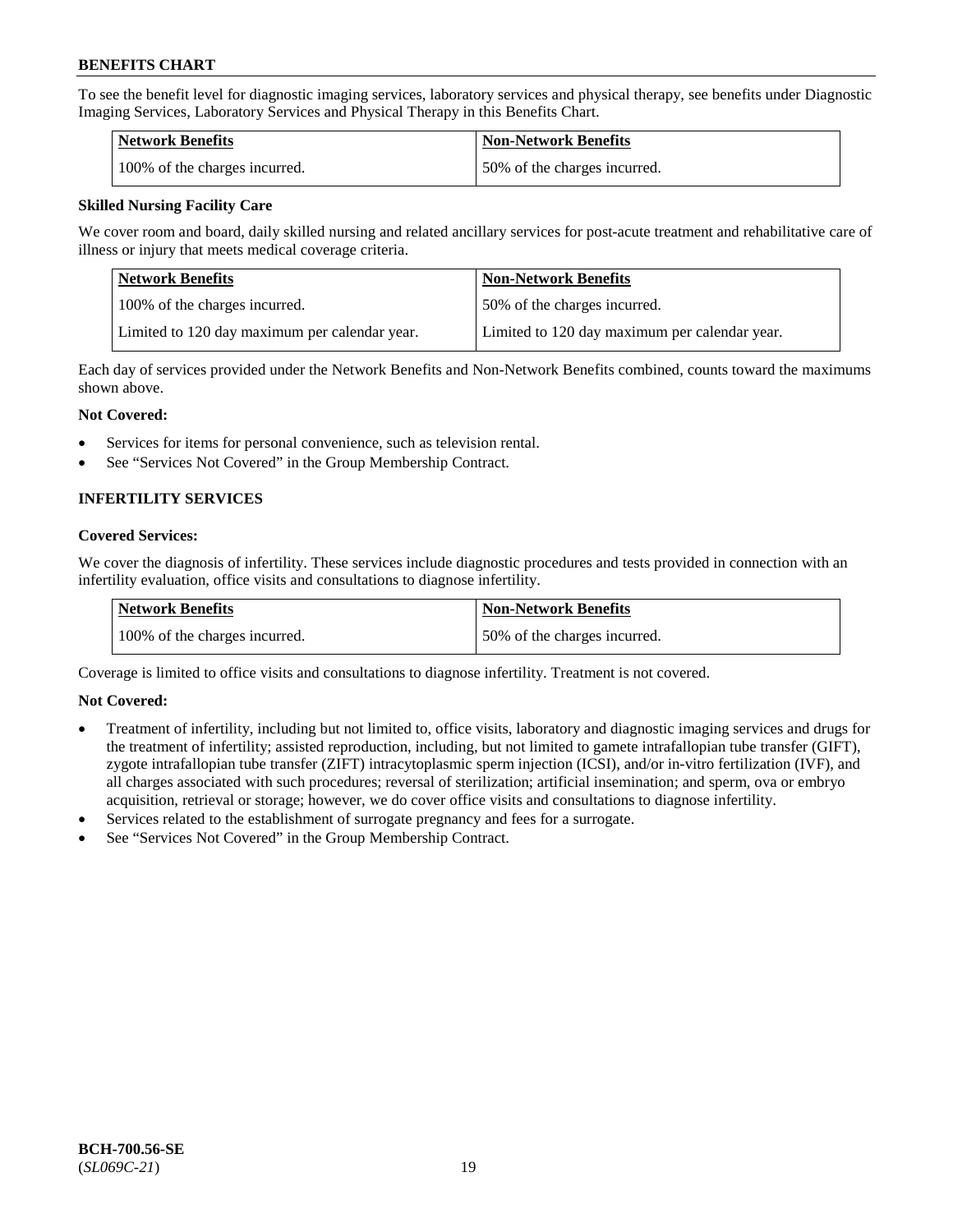## **LABORATORY SERVICES**

## **Covered Services:**

We cover laboratory tests when ordered by a provider and provided in a clinic or outpatient hospital facility.

To see the benefit level for inpatient hospital or skilled nursing facility services, see benefits under Inpatient Hospital and Skilled Nursing Facility Services in this Benefits Chart.

**Prostate-specific antigen (PSA) test coverage.** We cover prostate cancer screening for men 40 years of age or over who are symptomatic or in a high-risk category and for all men 50 years of age or older. Coverage includes a prostate-specific antigen blood test and a digital rectal examination.

| <b>Network Benefits</b>       | <b>Non-Network Benefits</b>  |
|-------------------------------|------------------------------|
| 100% of the charges incurred. | 50% of the charges incurred. |

#### **All other laboratory services**

#### **Services for illness or injury**

| <b>Network Benefits</b>       | <b>Non-Network Benefits</b>  |
|-------------------------------|------------------------------|
| 100% of the charges incurred. | 50% of the charges incurred. |

## **Preventive Services**

Laboratory services associated with preventive services are covered at the benefit level shown in the "Preventive Services" section of this Benefits Chart.

#### **Not Covered:**

See "Services Not Covered" in the Group Membership Contract.

## **LYME DISEASE SERVICES**

## **Covered Services:**

We cover services for the treatment of Lyme disease.

| <b>Network Benefits</b>                                | <b>Non-Network Benefits</b>                                  |
|--------------------------------------------------------|--------------------------------------------------------------|
| Coverage level is same as corresponding Network        | Coverage level is same as corresponding Non-Network          |
| Benefit, depending on type of service provided such as | Benefit, depending on type of service provided, such as      |
| Office Visits for Illness or Injury, Inpatient or      | Office Visits for Illness or Injury, Inpatient or Outpatient |
| <b>Outpatient Hospital Services.</b>                   | Hospital Services.                                           |

## **Not Covered:**

See "Services Not Covered" in the Group Membership Contract.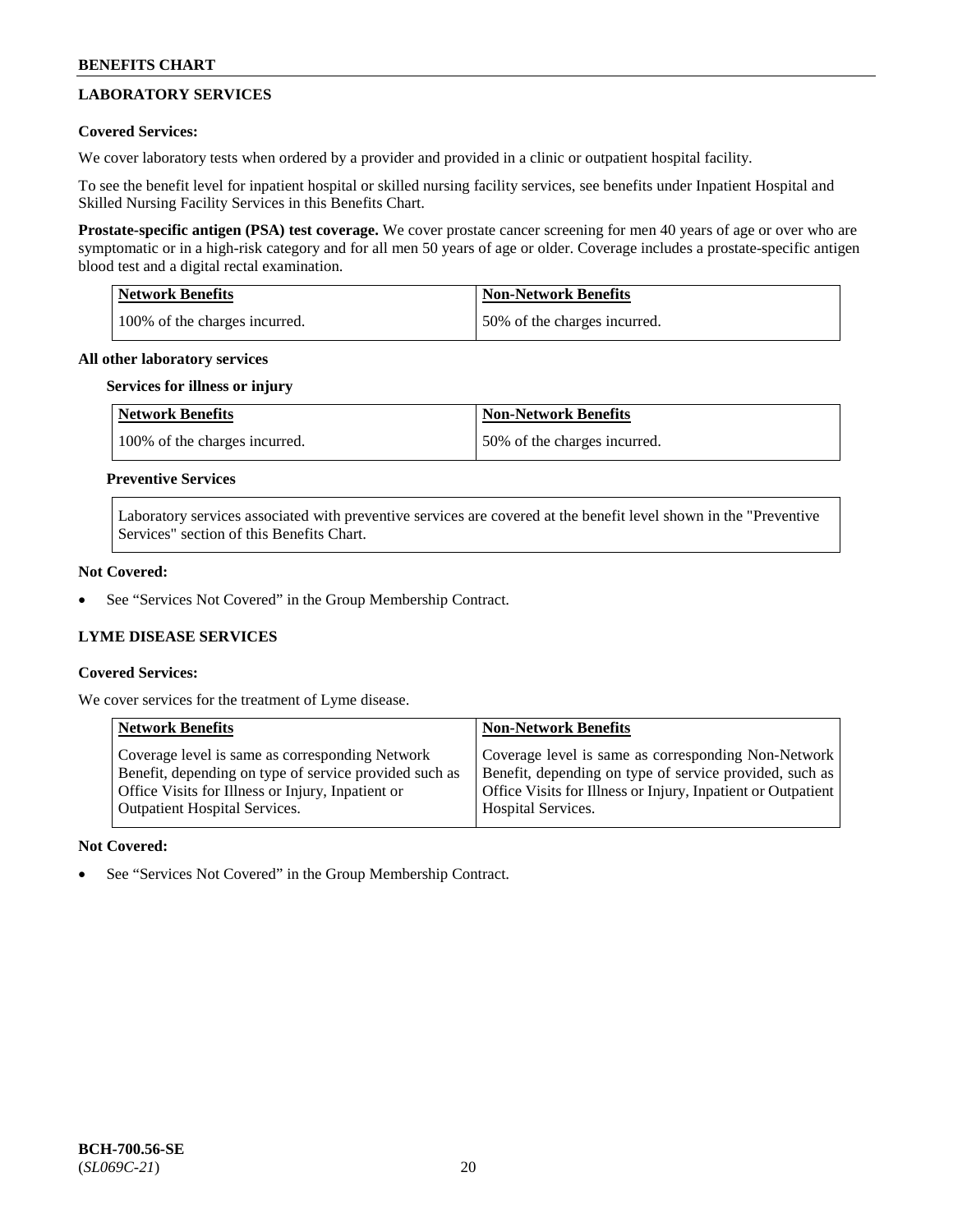## **MASTECTOMY RECONSTRUCTION BENEFIT**

## **Covered Services:**

We cover reconstruction of the breast on which the mastectomy has been performed; surgery and reconstruction of the other breast to produce symmetrical appearance, and prostheses and physical complications of all stages of mastectomy, including lymphedemas.

| <b>Network Benefits</b>                                 | <b>Non-Network Benefits</b>                             |
|---------------------------------------------------------|---------------------------------------------------------|
| Coverage level is same as corresponding Network         | Coverage level is same as corresponding Non-Network     |
| Benefit, depending on type of service provided, such as | Benefit, depending on type of service provided, such as |
| Office Visits for Illness or Injury, Inpatient or       | Office Visits for Illness or Injury, Inpatient or       |
| <b>Outpatient Hospital Services.</b>                    | <b>Outpatient Hospital Services.</b>                    |

## **Not Covered:**

See "Services Not Covered" in the Group Membership Contract.

## **MEDICATION THERAPY DISEASE MANAGEMENT PROGRAM**

## **Covered Services:**

If you meet our criteria for coverage, you may qualify for our Medication Therapy Disease Management Program.

The program covers consultations with a designated pharmacist.

Covered services are based on established medical policies, which are subject to periodic review and modification by the medical directors. These medical policies (medical coverage criteria) are available online at [healthpartners.com](https://www.healthpartners.com/hp/index.html) or by calling Member Services.

| Network Benefits                                            | <b>Non-Network Benefits</b> |
|-------------------------------------------------------------|-----------------------------|
| 100% of the charges incurred.<br>Deductible does not apply. | No Coverage.                |

## **Not Covered:**

See "Services Not Covered" in the Group Membership Contract.

## **OFFICE VISITS FOR ILLNESS OR INJURY**

## **Covered Services:**

We cover the following when medically necessary: professional medical and surgical services and related supplies, including biofeedback, of physicians and other health care providers; blood and blood products (unless replaced) and blood derivatives.

We cover diagnosis and treatment of illness or injury to the eyes. Where contact or eyeglass lenses are prescribed as medically necessary for the post-operative treatment of cataracts or for the treatment of aphakia, or keratoconus, we cover the initial evaluation, lenses and fitting. Members must pay for lens replacement beyond the initial pair.

We also provide coverage for the initial physical evaluation of a child if it is ordered by a Minnesota juvenile court.

## **Office Visits**

| <b>Network Benefits</b>       | <b>Non-Network Benefits</b>  |
|-------------------------------|------------------------------|
| 100% of the charges incurred. | 50% of the charges incurred. |

**Convenience clinics**

| Network Benefits              | <b>Non-Network Benefits</b>  |
|-------------------------------|------------------------------|
| 100% of the charges incurred. | 50% of the charges incurred. |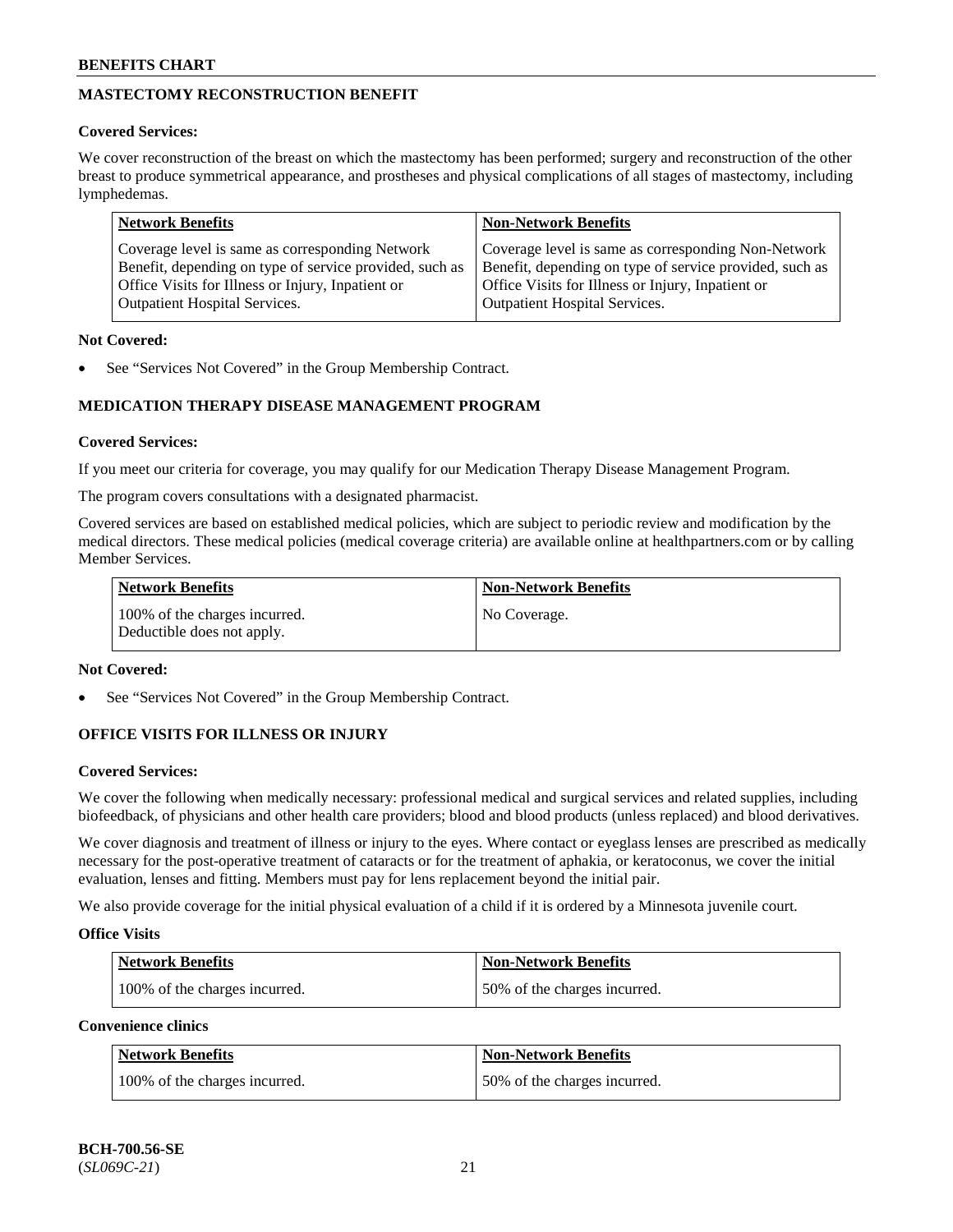## **Scheduled telephone visits**

| <b>Network Benefits</b>       | <b>Non-Network Benefits</b>  |
|-------------------------------|------------------------------|
| 100% of the charges incurred. | 50% of the charges incurred. |

## **E-visits**

## **Access to online care through virtuwell at [virtuwell.com](https://www.virtuwell.com/)**

| <b>Network Benefits</b>       | <b>Non-Network Benefits</b> |
|-------------------------------|-----------------------------|
| 100% of the charges incurred. | Not Applicable.             |

## **All other E-visits**

| Network Benefits              | <b>Non-Network Benefits</b>  |
|-------------------------------|------------------------------|
| 100% of the charges incurred. | 50% of the charges incurred. |

## **Injections administered in a physician's office, other than immunizations**

## **Allergy injections**

| Network Benefits              | Non-Network Benefits         |
|-------------------------------|------------------------------|
| 100% of the charges incurred. | 50% of the charges incurred. |

## **All other injections**

| <b>Network Benefits</b>       | <b>Non-Network Benefits</b>  |
|-------------------------------|------------------------------|
| 100% of the charges incurred. | 50% of the charges incurred. |

## **Not Covered:**

- Court ordered treatment, except as described in this Benefits Chart under "Mental Health Services" and "Office Visits for Illness or Injury" or as otherwise required by law.
- See "Services Not Covered" in the Group Membership Contract.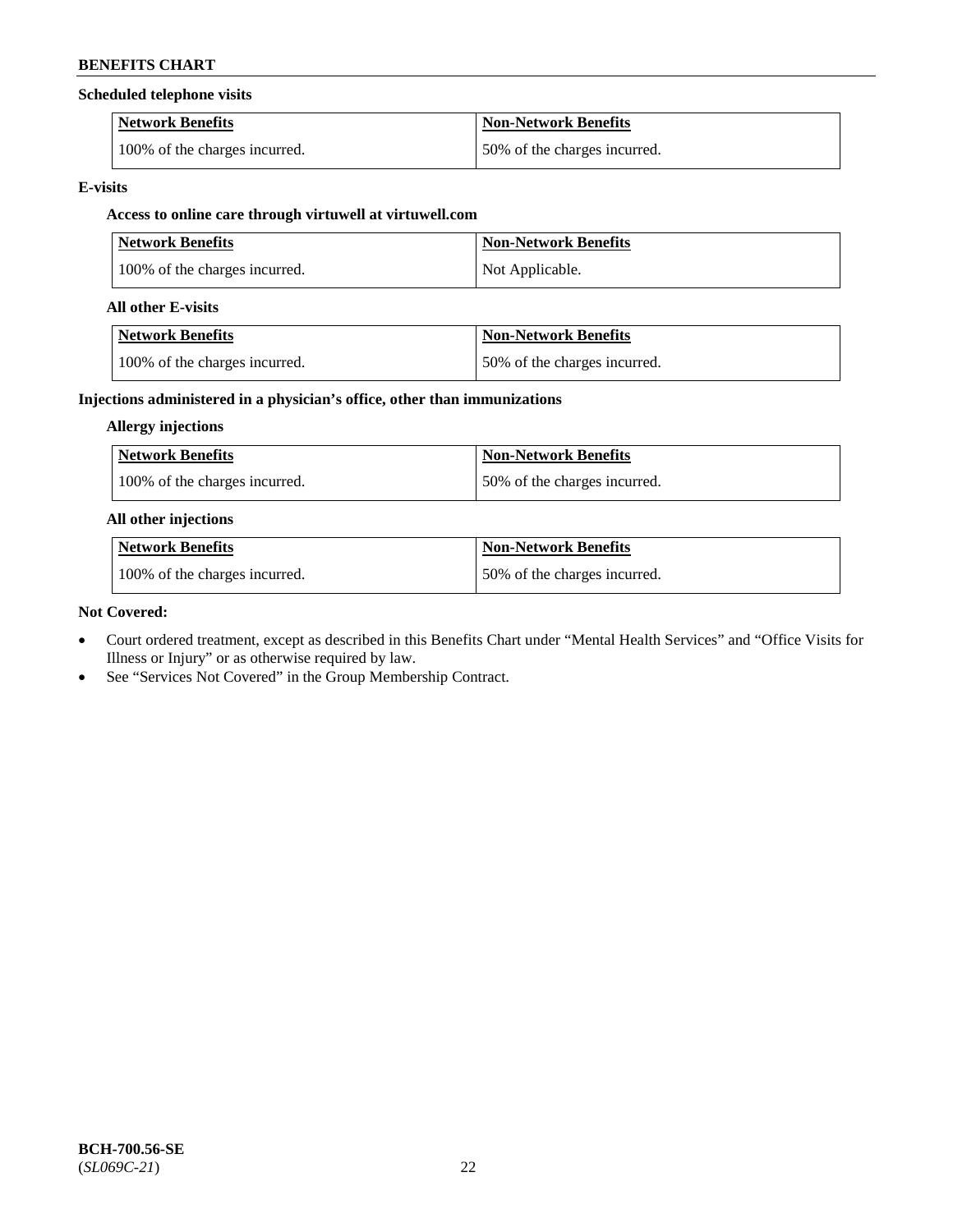## **PEDIATRIC AUTOIMMUNE NEUROPSYCHIATRIC DISORDERS ASSOCIATED WITH STREPTOCOCCAL INFECTIONS (PANDAS) AND PEDIATRIC ACUTE-ONSET NEUROPSYCHIATRIC SYNDROME (PANS) TREATMENT**

### **Definitions:**

**Pediatric acute-onset neuropsychiatric syndrome.** This means a class of acute-onset obsessive compulsive or tic disorders or other behavioral changes presenting in children and adolescents that are not otherwise explained by another known neurologic or medical disorder.

**Pediatric autoimmune neuropsychiatric disorders associated with streptococcal infections.** This means a condition in which a streptococcal infection in a child or adolescent causes the abrupt onset of clinically significant obsessions, compulsions, tics, or other neuropsychiatric symptoms or behavioral changes, or a relapsing and remitting course of symptom severity.

#### **Covered Services:**

We cover treatment for pediatric autoimmune neuropsychiatric disorders associated with streptococcal infections (PANDAS) and for treatment for pediatric acute-onset neuropsychiatric syndrome (PANS). Treatments that must be covered under this section must be recommended by the member's licensed health care professional and include but are not limited to antibiotics, medication and behavioral therapies to manage neuropsychiatric symptoms, plasma exchange, and immunoglobulin.

| <b>Network Benefits</b>                                                                                                                                         | <b>Non-Network Benefits</b>                                                                                                                                         |
|-----------------------------------------------------------------------------------------------------------------------------------------------------------------|---------------------------------------------------------------------------------------------------------------------------------------------------------------------|
| Coverage level is same as corresponding Network<br>Benefit, depending on type of service provided, such as<br>Office Visits for Illness or Injury, Inpatient or | Coverage level is same as corresponding Non-Network<br>Benefit, depending on type of service provided, such as<br>Office Visits for Illness or Injury, Inpatient or |
| <b>Outpatient Hospital Services.</b>                                                                                                                            | <b>Outpatient Hospital Services.</b>                                                                                                                                |

#### **Not Covered:**

See "Services Not Covered" in the Group Membership Contract.

## **PEDIATRIC EYEWEAR**

#### **Covered Services:**

We cover pediatric eyewear for children, subject to our medical coverage criteria. This provision will continue until the end of the month in which the child turns age 19. These medical policies (medical coverage criteria) are available by calling Member Services or logging on to your "*my*HealthPartners" account at [healthpartners.com.](https://www.healthpartners.com/hp/index.html)

| Network Benefits              | <b>Non-Network Benefits</b> |
|-------------------------------|-----------------------------|
| 100% of the charges incurred. | No Coverage.                |

Limited to one pair of eyeglasses (lenses and frames) or one pair of contact lenses per benefit year.

#### **Not Covered:**

- Replacement of eyeglasses or contact lenses due to loss or theft.
- See "Services Not Covered" in the Group Membership Contract.

## **PHYSICAL THERAPY, OCCUPATIONAL THERAPY AND SPEECH THERAPY**

#### **Covered Services:**

We cover the following physical therapy, occupational therapy and speech therapy services:

- rehabilitative care to correct the effects of illness or injury;
- habilitative care rendered for congenital, developmental or medical conditions which have significantly limited the successful initiation of normal speech and normal motor development.

Massage therapy which is performed in conjunction with other treatment/modalities by a physical occupational therapist, is part of a prescribed treatment plan and is not billed separately is covered.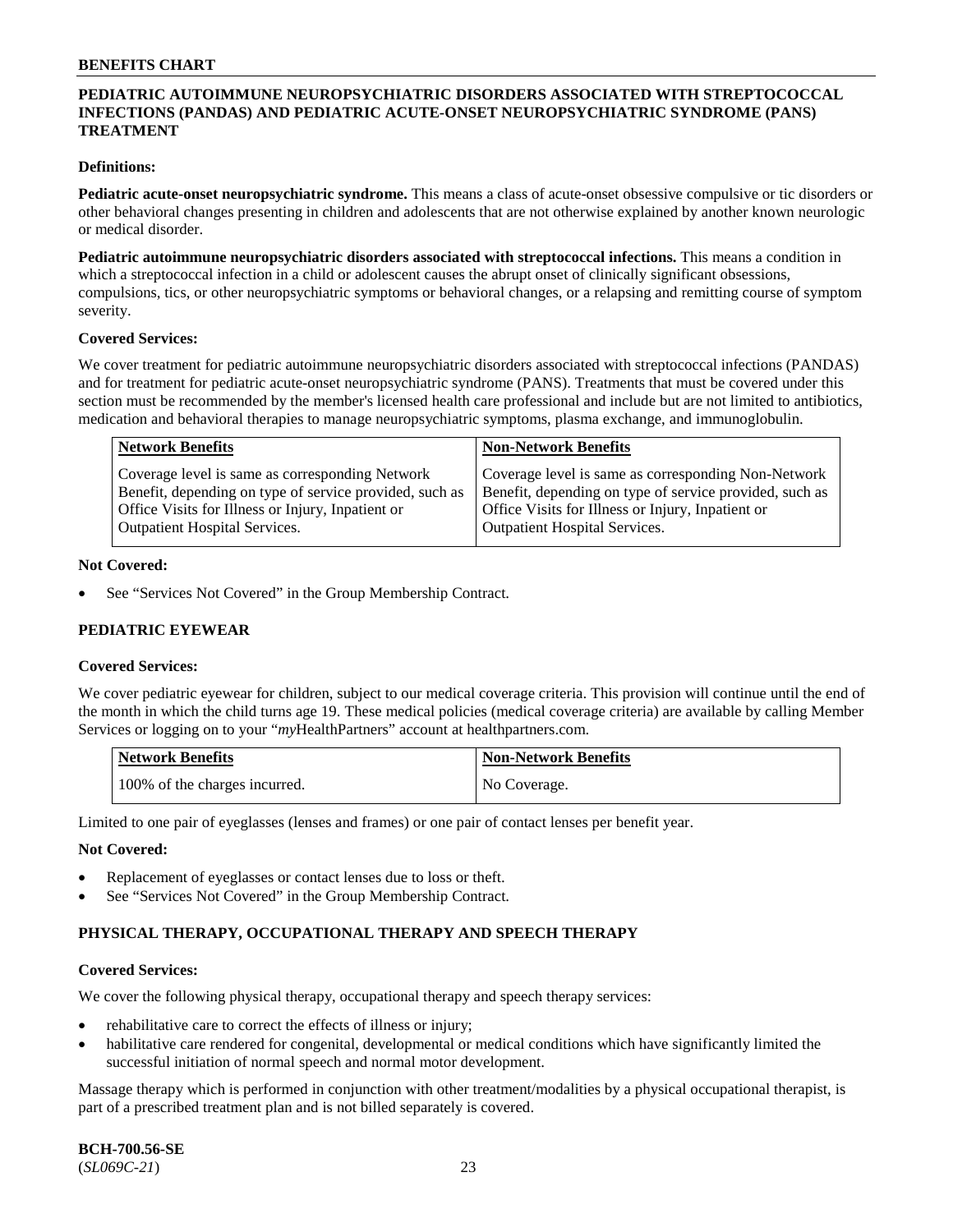We cover services provided in a clinic. We also cover physical therapy provided in an outpatient hospital facility. To see the benefit level for inpatient hospital or skilled nursing facility services, see benefits under Inpatient Hospital and Skilled Nursing Facility Services.

## **Rehabilitative Care**

| <b>Network Benefits</b>       | <b>Non-Network Benefits</b>                                                               |
|-------------------------------|-------------------------------------------------------------------------------------------|
| 100% of the charges incurred. | 50% of the charges incurred.                                                              |
|                               | Physical and Occupational Therapy combined are<br>limited to 20 visits per calendar year. |
|                               | Speech Therapy is limited to 20 visits per calendar year.                                 |

## **Habilitative Care**

| <b>Network Benefits</b>       | Non-Network Benefits                                                                              |
|-------------------------------|---------------------------------------------------------------------------------------------------|
| 100% of the charges incurred. | 50% of the charges incurred.                                                                      |
|                               | Physical, Occupational and Speech Therapy combined<br>are limited to 20 visits per calendar year. |

#### **Not Covered:**

- Massage therapy for the purpose of comfort or convenience of the member.
- See "Services Not Covered" in the Group Membership Contract.

## **PORT WINE STAIN REMOVAL SERVICES**

#### **Covered Services:**

We cover port wine stain removal services.

| <b>Network Benefits</b>                                | <b>Non-Network Benefits</b>                                  |
|--------------------------------------------------------|--------------------------------------------------------------|
| Coverage level is same as corresponding Network        | Coverage level is same as corresponding Non-Network          |
| Benefit, depending on type of service provided such as | Benefit, depending on type of service provided, such as      |
| Office Visits for Illness or Injury, Inpatient or      | Office Visits for Illness or Injury, Inpatient or Outpatient |
| <b>Outpatient Hospital Services.</b>                   | Hospital Services.                                           |

## **Not Covered:**

• See "Services Not Covered" in the Group Membership Contract.

## **PRESCRIPTION DRUG SERVICES**

## **Covered Services:**

We cover prescription drugs and medications that can be self-administered or are administered in a physician's office. We cover off-label use of formulary drugs to treat cancer if the drug is recognized for the treatment of cancer in any authoritative compendia used by the Medicare program.

We cover orally administered anticancer drugs at the applicable benefit level under outpatient drugs below. We are in compliance with Minnesota Statute 62A.3075 because we do not cover orally administered anticancer drugs under our specialty drug benefit.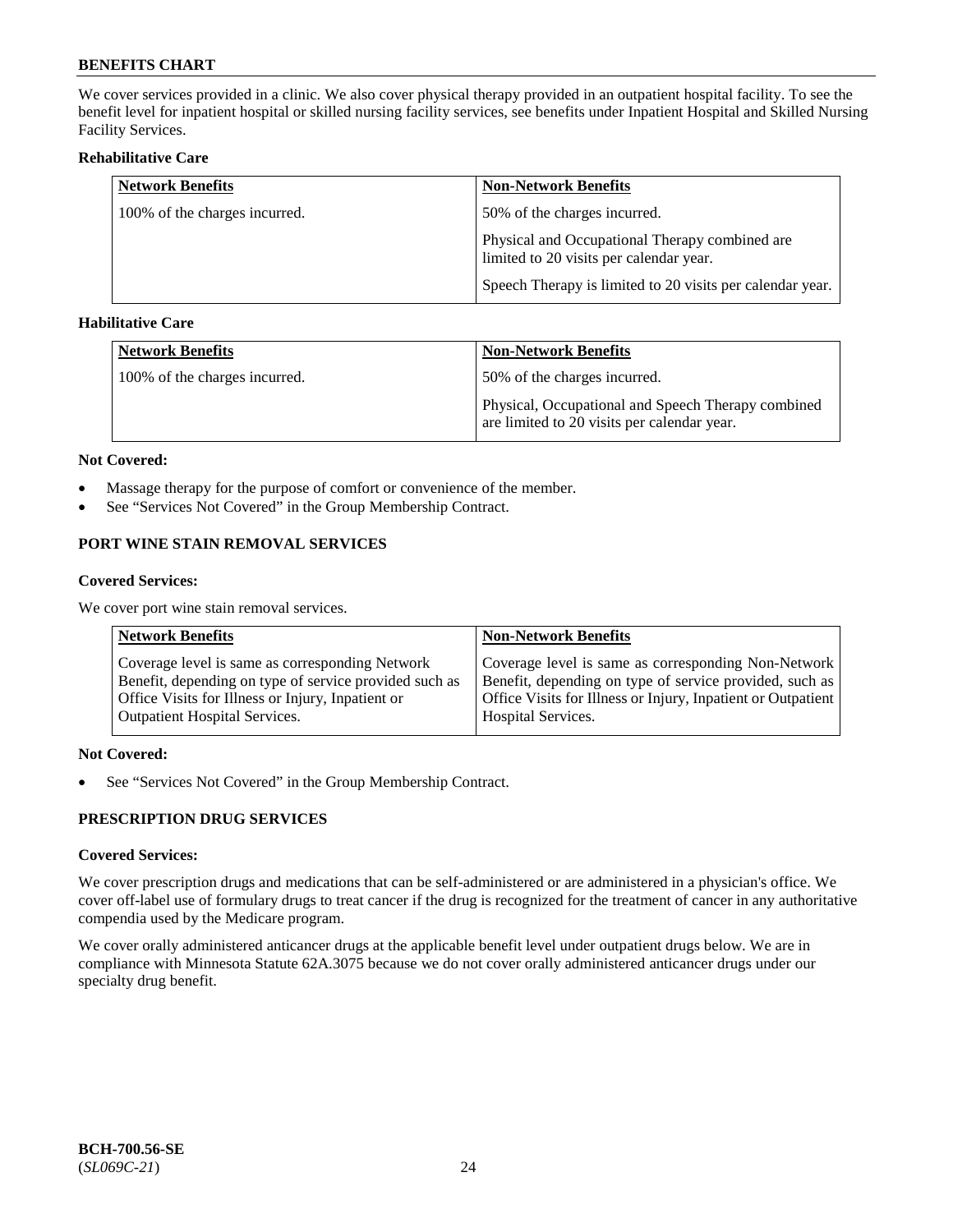We will refill a prescription for eye drops covered under this Benefits Chart if the member requests a refill and original prescription specified that additional quantities would be needed, providing the refill request does not exceed the quantities needed, and the following conditions are met:

- If the member requests a 30-day refill supply, the request must be made between 21 and 30 days of the later of (a) the original date that the prescription was distributed to the member or (b) the date that the most recent refill was distributed to the member; or
- If the member requests a 90-day refill supply, the request must be made between 75 and 90 days of the later of (a) the original date that the prescription was distributed to the member or (b) the date that the most recent refill was distributed to the member.

A licensed pharmacist may prescribe and dispense self-administered hormonal contraceptives, nicotine replacement medications, and opiate antagonists for the treatment of an acute opiate overdose in accordance with section 151.37, subdivision 14, 15, or 16, under the same terms of coverage that would apply had the prescription drug been prescribed by a licensed physician, physician assistant, or advanced practice nurse practitioner. If the plan excludes coverage for selfadministered hormonal contraceptives, they will not be covered under this provision.

#### **For Network Benefits, drugs and medications must be part of the formulary and obtained at a Network Pharmacy.**

#### **For Non-Network Benefits, drugs and medications must be part of the formulary.**

#### **See the Formulary definition for information on the Formulary Exception Process available to you.**

## **Outpatient drugs (except as specified below)**

| <b>Network Benefits</b>                                                                                                                                      | <b>Non-Network Benefits</b>  |
|--------------------------------------------------------------------------------------------------------------------------------------------------------------|------------------------------|
| 100% of the charges incurred.                                                                                                                                | 50% of the charges incurred. |
| Formulary insulin is considered preventive and is not<br>subject to your deductible. In no event will your cost for<br>a formulary insulin drug exceed \$25. |                              |

**Cost-Sharing Limits for Insulin:** We are required to limit your cost-sharing on prescription insulin to no more than the net price of the prescription insulin drug. This requirement applies at the point of sale, including deductible payments and the costsharing amounts charged once the deductible is met.

**Cost-sharing.** This means a deductible payment, copayment, or coinsurance amount that you must pay for covered prescription insulin in accordance with the terms and conditions of this health plan.

**Net price.** This means our cost for prescription insulin, including any rebates or discounts received by or accrued directly or indirectly to us from a drug manufacturer or pharmacy benefit manager.

#### **Mail order drugs**

| <b>Network Benefits</b>                                                                                                                                                                   | <b>Non-Network Benefits</b>           |
|-------------------------------------------------------------------------------------------------------------------------------------------------------------------------------------------|---------------------------------------|
| For your convenience, you may also get up to a 93-day<br>supply of outpatient formulary prescription drugs that<br>can be self-administered through the designated mail<br>order service. | See Network Mail Order Drugs benefit. |
| New prescriptions to treat certain chronic conditions<br>and trial drugs will be limited to quantity limits<br>described at the end of this section.                                      |                                       |
| Specialty Drugs are not available through the mail order<br>service.                                                                                                                      |                                       |

## **Tobacco cessation drugs are covered for all FDA – approved tobacco cessation drugs for a minimum of 90 days**

| Network Benefits                                            | <b>Non-Network Benefits</b>  |
|-------------------------------------------------------------|------------------------------|
| 100% of the charges incurred.<br>Deductible does not apply. | 50% of the charges incurred. |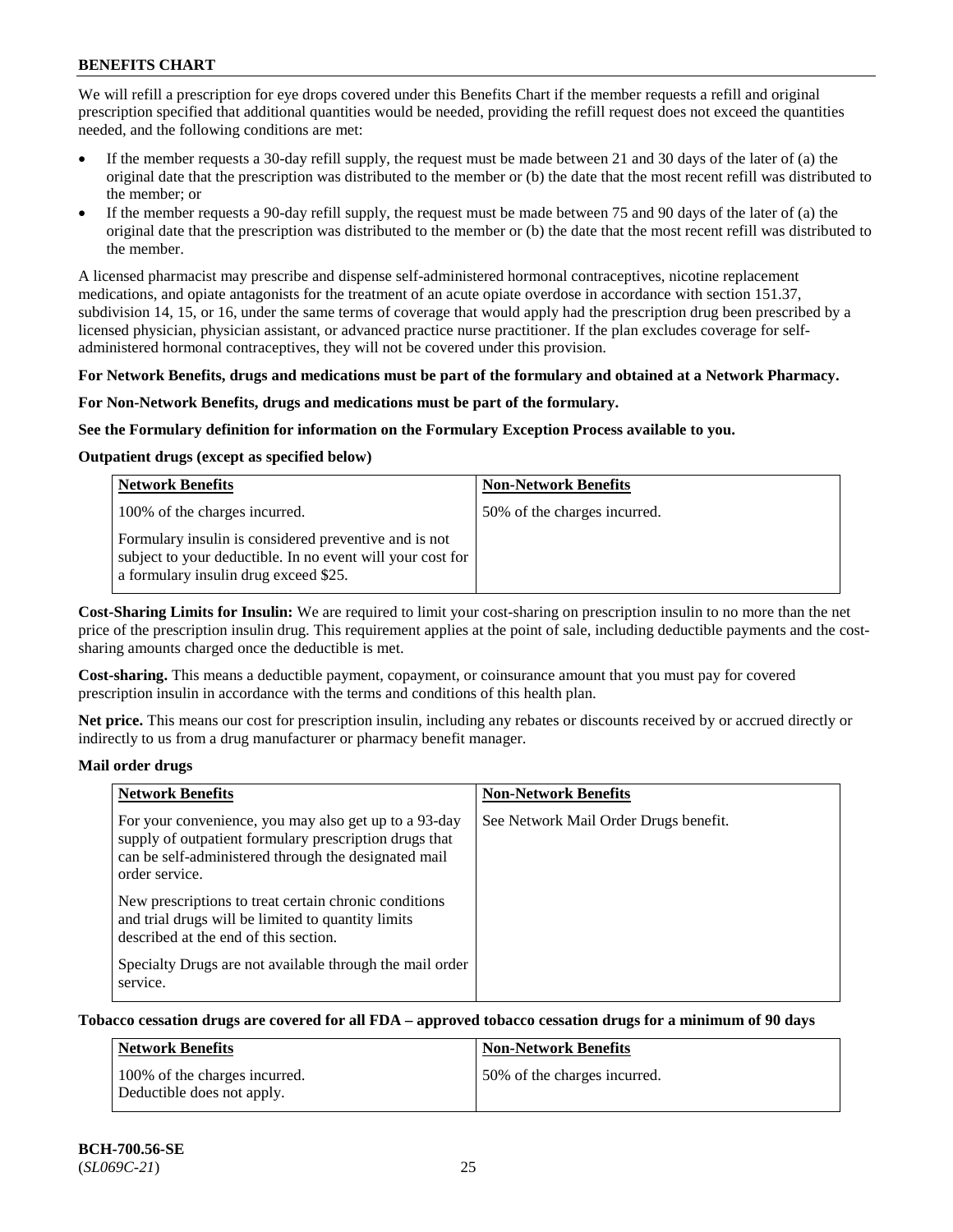## **Specialty Drugs that are self-administered**

| <b>Network Benefits</b>                                                                                                                    | <b>Non-Network Benefits</b> |
|--------------------------------------------------------------------------------------------------------------------------------------------|-----------------------------|
| 100% of the charges incurred.                                                                                                              | No Coverage.                |
| For Network Benefits, specialty drugs are limited to<br>drugs on the specialty drug list and must be obtained<br>from a designated vendor. |                             |

## **Drugs for the treatment of growth deficiency**

| <b>Network Benefits</b>                                                                                                                            | <b>Non-Network Benefits</b>  |
|----------------------------------------------------------------------------------------------------------------------------------------------------|------------------------------|
| 100% of the charges incurred.                                                                                                                      | 50% of the charges incurred. |
| For Network Benefits, growth deficiency drugs are<br>limited to drugs on the specialty drug list and must be<br>obtained from a designated vendor. |                              |

#### **Contraceptive drugs**

| <b>Network Benefits</b>                                                                                                                                        | <b>Non-Network Benefits</b>  |
|----------------------------------------------------------------------------------------------------------------------------------------------------------------|------------------------------|
| 100% of the charges incurred for formulary drugs.<br>Deductible does not apply.                                                                                | 50% of the charges incurred. |
| If a physician requests that a non-formulary<br>contraceptive drug be dispensed as written the drug will<br>be covered at 100%, not subject to the deductible. |                              |

#### **Limitations:**

- Certain drugs may require prior authorization as indicated on the formulary. HealthPartners may require prior authorization for the drug and also the site where the drug will be provided. Certain drugs are subject to our utilization review process and quantity limits, as indicated on our formulary.
- Certain non-formulary drugs require prior authorization. In addition, certain drugs may be subject to any quantity limits applied as part of our trial program.
- If a member requests a brand name drug when there is a generic equivalent, the brand name drug will be covered up to the charge that would apply to the generic drug, minus any required copayment. If a physician requests that a brand name drug be dispensed as written, and we determine the brand name drug is medically necessary, the drug will be paid at the Outpatient Drugs benefit.
- We may require members to try over-the-counter (OTC) drug alternatives before approving more costly formulary prescription drugs.
- Unless otherwise specified in the "Prescription Drug Services" section, you may receive up to a 31-day supply per prescription.
- A 93-day supply will be covered and dispensed only at pharmacies that participate in our extended day supply program
- New prescriptions to treat certain chronic conditions are limited to a 31-day supply.
- No more than a 31-day supply of Specialty Drugs will be covered and dispensed at a time, unless it's a manufacturer supplied drug that cannot be split that supplies the member with more than a 31-day supply.
- The member copayment for a drug will not exceed the cost of the drug.
- If a member copayment is required, you must pay one member copayment for each 31-day supply, or portion thereof.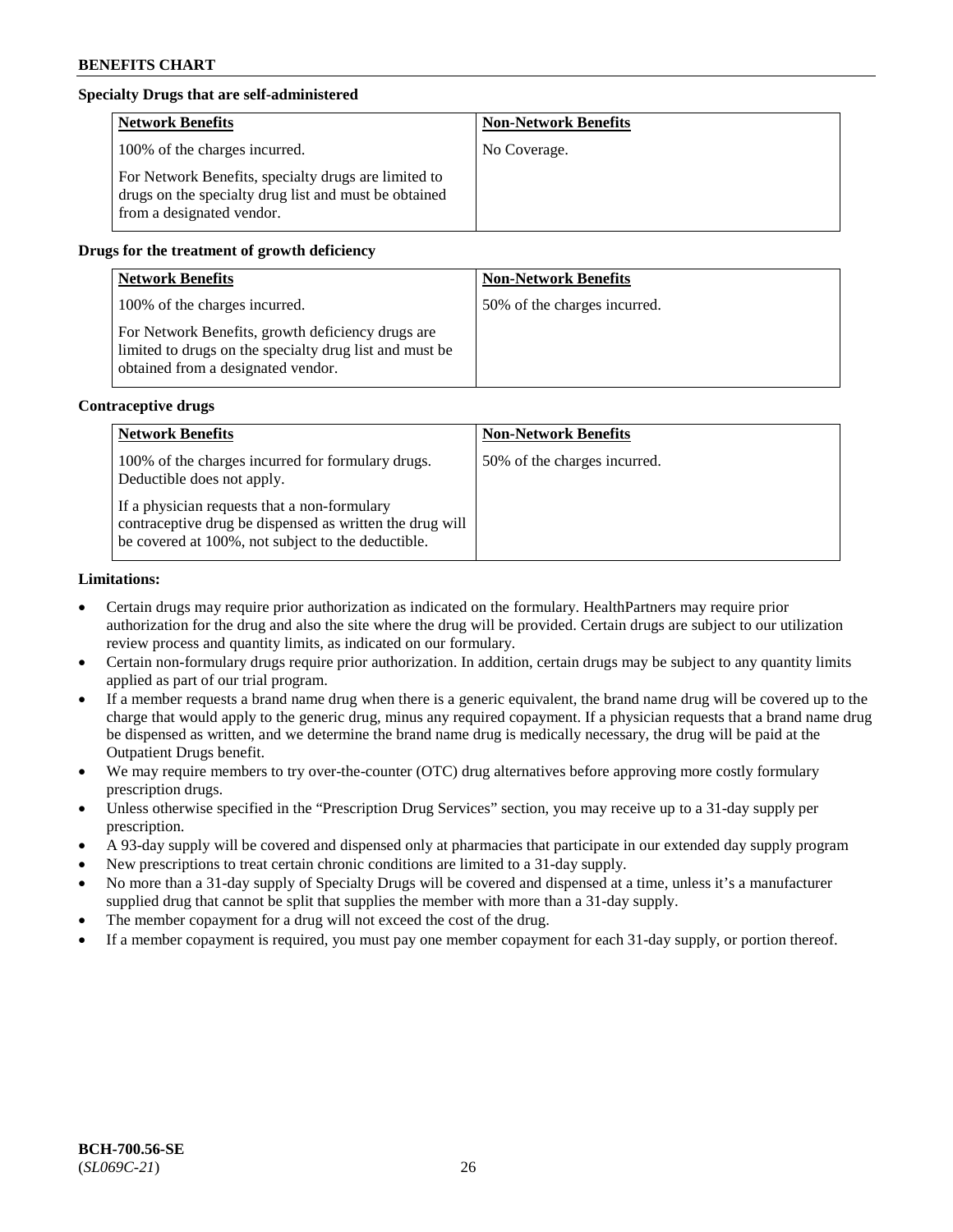## **Not Covered:**

- Replacement of prescription drugs, medications, equipment and supplies due to loss, damage or theft.
- Nonprescription (over the counter) drugs or medications, including, but not limited to, vitamins, supplements, homeopathic remedies, and non-FDA approved drugs unless listed on the formulary and prescribed by a physician or legally authorized health care provider under applicable state and federal law. We cover off-label use of drugs to treat cancer as specified in the "Prescription Drug Services" section of this Benefits Chart. This exclusion does not include over-the-counter contraceptives for women as allowed under the Affordable Care Act when the member obtains a prescription for the item. In addition, if the member obtains a prescription, this exclusion does not include aspirin to prevent cardiovascular disease for men and women of certain ages; folic acid supplements for women who may become pregnant; fluoride chemoprevention supplements for children without fluoride in their water source; and iron supplements for children ages 6-12 who are at risk of anemia.
- Drugs on the Excluded Drug List. The Excluded Drug List includes select drugs within a therapy class that are not eligible for coverage. This includes drugs that may be excluded for certain indications. However, you may request coverage for a drug on the Excluded Drug List by requesting an exception to the formulary under the formulary exception process described in the definition of formulary in this Benefits Chart. The Excluded Drug List is available at [healthpartners.com](http://www.healthpartners.com/)
- Drugs that are newly approved by the FDA until they are reviewed and approved by HealthPartners Pharmacy and Therapeutics Committee. However, you may request coverage for a drug that is newly approved by the FDA by requesting an exception to the formulary under the formulary exception process described in the definition of formulary in the Benefits Chart.
- All drugs used for sexual dysfunction.
- All drugs for the treatment of infertility.
- Medical cannabis.
- Medical devices approved by the FDA will not be covered under the "Prescription Drug Services" section unless they are on our formulary. Covered medical devices are generally submitted and reimbursed under your medical benefits.
- See "Services Not Covered" in the Group Membership Contract.

## **PREVENTIVE SERVICES**

## **Applicable Definitions:**

**Routine Preventive Services** are routine healthcare services that include screenings, check-ups and counseling to prevent illness, disease or other health problems before symptoms occur.

**Diagnostic Services** are services to help a provider understand your symptoms, diagnose illness and decide what treatment may be needed. They may be the same services that are listed as preventive services, but they are being used as diagnostic services. Your provider will determine if these services are preventive or diagnostic. These services are not preventive if received as part of a visit to diagnose, manage or maintain an acute or chronic medical condition, illness or injury. When that occurs, unless otherwise indicated below, standard deductibles, copayments or coinsurance apply.

## **Covered Services:**

We cover preventive services that meet any of the requirements under the Affordable Care Act (ACA) shown in the bulleted items below. These preventive services are covered at 100% under the network benefits with no deductible, copayments or coinsurance. (If a preventive service is not required by the ACA and it is covered at a lower benefit level or if a group qualifies for an exemption or accommodation for certain benefits under the ACA, it will be specified below). Preventive benefits mandated under the ACA are subject to periodic review and modification. Changes would be effective in accordance with the federal rules. Preventive services mandated by the ACA include:

- Evidence-based items or services that have in effect a rating of A or B in the current recommendations of the United States Preventive Services Task Force with respect to the individual;
- Immunizations for routine use in children, adolescents, and adults that have in effect a recommendation from the Advisory Committee on Immunization Practices of the Centers for Disease Control and Prevention with respect to the individual;
- With respect to infants, children, and adolescents, evidence-informed preventive care and screenings provided for in comprehensive guidelines supported by the Health Resources and Services Administration; and
- With respect to women, preventive care and screenings provided for in comprehensive guidelines supported by the Health Resources and Services Administration.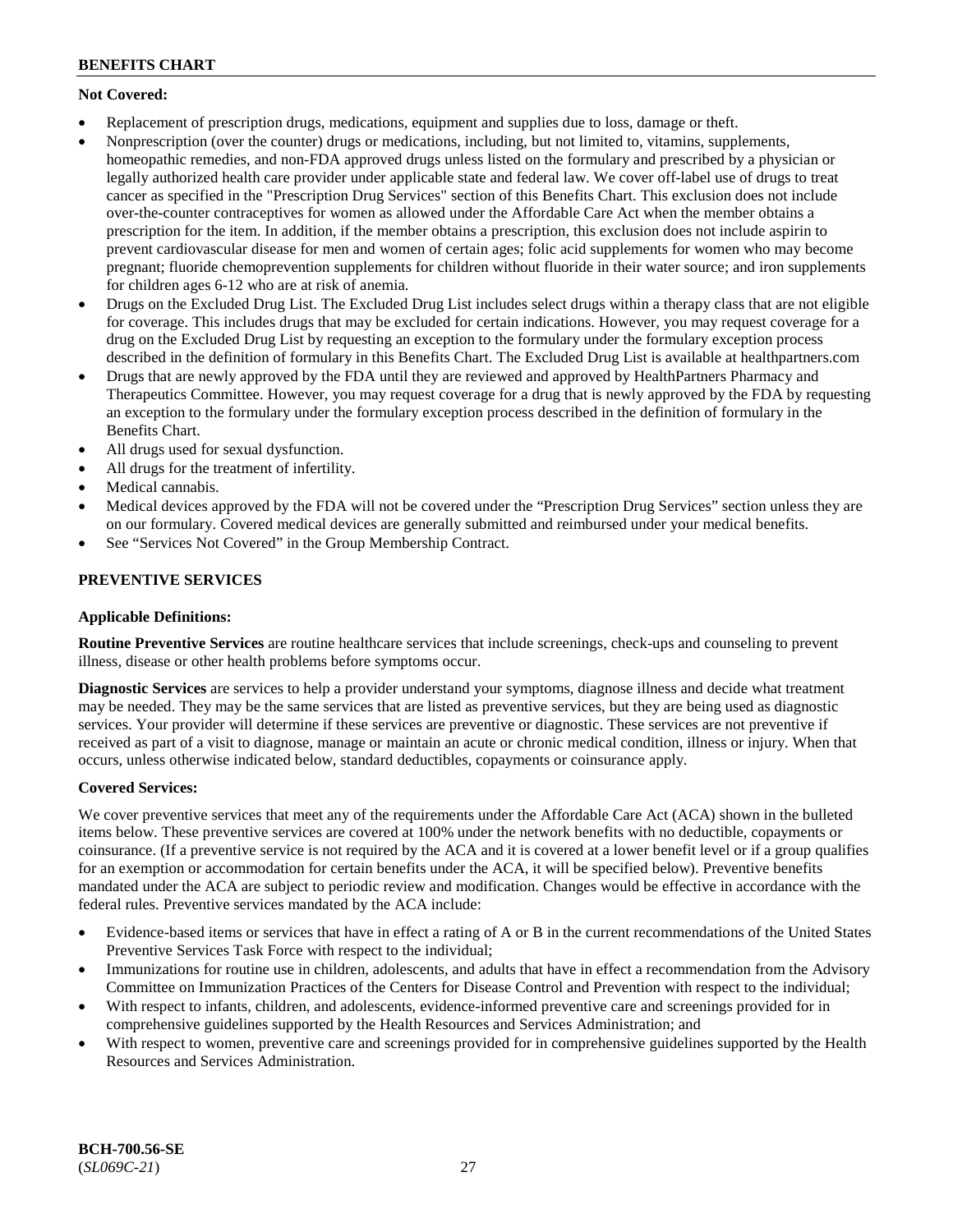Covered services are based on established medical policies, which are subject to periodic review and modification by the medical or dental directors. These medical policies (medical coverage criteria) are available by calling Member Services, or logging on to your "*my*HealthPartners" account at [healthpartners.com.](http://www.healthpartners.com/)

A complete list of preventive care services recommended under the U.S. Preventive Task Force (USPSTF) is available online at [uspreventiveservicestakskforce.org/Page/Name/uspstf-a-and-b-recommendations.](https://www.uspreventiveservicestaskforce.org/Page/Name/uspstf-a-and-b-recommendations-by-date/)

HHS: [healthcare.gov/coverage/preventive-care-benefits](https://www.healthcare.gov/coverage/preventive-care-benefits/)

CDC: [cdc.gov/vaccines/schedules/index.html](https://www.cdc.gov/vaccines/schedules/index.html)

### **ACA and state mandated preventive services are covered as follows:**

**Routine health exams and periodic health assessments.** A physician or health care provider will counsel you as to how often health assessments are needed based on age, sex and health status. This includes screening for tobacco use, at least two tobacco cessation attempts per year (for those who use tobacco products), all FDA approved tobacco cessation medications including over-the-counter drugs (as shown in the "Prescription Drug Services" Section) and at least four counseling sessions of at least ten minutes each for tobacco cessation.

| Network Benefits                                            | <b>Non-Network Benefits</b>  |
|-------------------------------------------------------------|------------------------------|
| 100% of the charges incurred.<br>Deductible does not apply. | 50% of the charges incurred. |

**Child health supervision services**. This includes pediatric preventive services, such as fluoride chemoprevention for children without fluoride in their water source, newborn screenings, appropriate immunizations, developmental assessments and laboratory services appropriate to the age of the child from birth to 72 months, and appropriate immunizations until the end of the month in which the child turns 19, as defined by the Standards of Child Health Care issued by the American Academy of Pediatrics. We cover at least five child health supervision visits from birth to 12 months, three child health supervision visits from 12 months to 24 months, once a year from 24 months to 72 months.

| Network Benefits                                            | <b>Non-Network Benefits</b>  |
|-------------------------------------------------------------|------------------------------|
| 100% of the charges incurred.<br>Deductible does not apply. | 50% of the charges incurred. |

**Routine prenatal care and exams.** This includes the comprehensive package of medical and psychosocial support provided throughout a pregnancy, including risk assessment, serial surveillance, prenatal education, and use of specialized skills and technology when needed, as defined by Standards for Obstetric-Gynecologic Services issued by the American College of Obstetricians and Gynecologists.

| <b>Network Benefits</b>                                     | <b>Non-Network Benefits</b>   |
|-------------------------------------------------------------|-------------------------------|
| 100% of the charges incurred.<br>Deductible does not apply. | 150% of the charges incurred. |

**Routine postnatal care.** This includes health exams, assessments, education and counseling relating to the period immediately after childbirth

| <b>Network Benefits</b>                                     | <b>Non-Network Benefits</b>  |
|-------------------------------------------------------------|------------------------------|
| 100% of the charges incurred.<br>Deductible does not apply. | 50% of the charges incurred. |

**Routine screening procedures for cancer.** This includes colorectal screening or other cancer screenings recommended by the USPSTF with an A or B rating. Women's preventive health services below describes additional routine screening procedures for cancer.

| Network Benefits                                            | <b>Non-Network Benefits</b>  |
|-------------------------------------------------------------|------------------------------|
| 100% of the charges incurred.<br>Deductible does not apply. | 50% of the charges incurred. |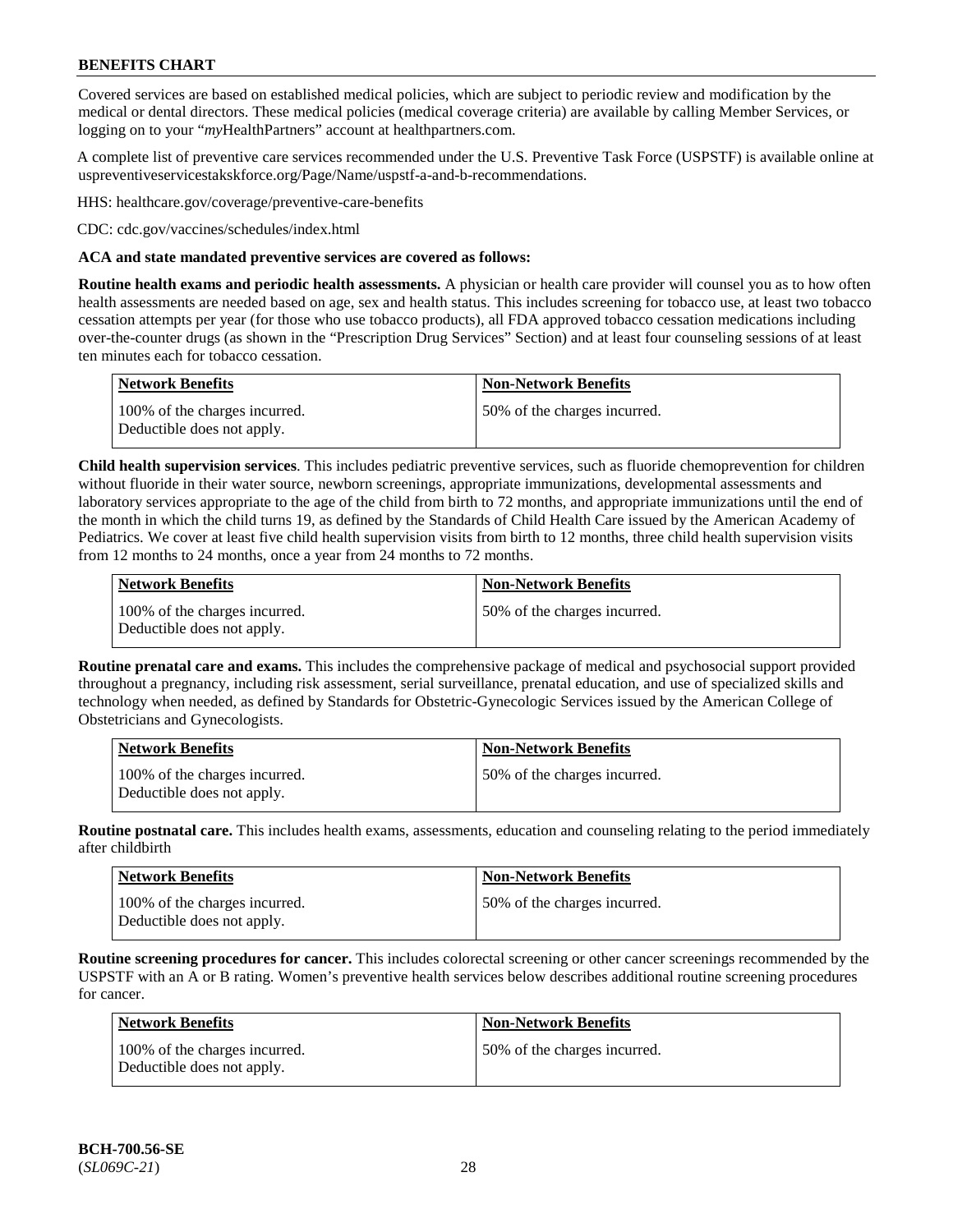**Professional voluntary family planning services.** This includes services to prevent or delay a pregnancy, including counseling and education. Services must be provided by a licensed provider.

| <b>Network Benefits</b>                                     | <b>Non-Network Benefits</b> |
|-------------------------------------------------------------|-----------------------------|
| 100% of the charges incurred.<br>Deductible does not apply. | See Network Benefits.       |

## **Adult immunizations**

| Network Benefits                                            | <b>Non-Network Benefits</b>  |
|-------------------------------------------------------------|------------------------------|
| 100% of the charges incurred.<br>Deductible does not apply. | 50% of the charges incurred. |

**Women's preventive services.**This includes mammograms\*, screenings for cervical cancer (pap smears), breast pumps, human papillomavirus (HPV) testing; counseling for sexually transmitted infections, counseling and screening for human immunodeficiency virus (HIV), and all FDA approved contraceptive methods as prescribed by a doctor, sterilization procedures, education and counseling (see the "Prescription Drug Services" section for coverage of oral contraceptive drugs). For women whose family history is associated with an increased risk for BRCA1 or BRCA2 gene mutations, we cover genetic counseling and BRCA screening without cost sharing, if appropriate and as determined by a physician

**\***Preventive mammogram screening includes digital breast tomosynthesis (3D mammograms) for members at risk for breast cancer.

"At risk for breast cancer" means: (1) having a family history with one or more first- or second-degree relatives with breast cancer; (2) testing positive for BRCA1 or BRCA2 mutations; (3) having heterogeneously dense breasts or extremely dense breasts based on the Breast Imaging Reporting and Data System established by the American College of Radiology; or (4) having a previous diagnosis of breast cancer.

| Network Benefits                                            | <b>Non-Network Benefits</b>  |
|-------------------------------------------------------------|------------------------------|
| 100% of the charges incurred.<br>Deductible does not apply. | 50% of the charges incurred. |

**Obesity screening and management.** We cover obesity screening and counseling for all ages during a routine preventive care exam. If you are age 18 or older and have a body mass index of 30 or more, we also cover intensive obesity management to help you lose weight. Your primary care doctor can coordinate these services.

| Network Benefits                                            | <b>Non-Network Benefits</b>  |
|-------------------------------------------------------------|------------------------------|
| 100% of the charges incurred.<br>Deductible does not apply. | 50% of the charges incurred. |

**Preventive Medications.** We cover preventive medications currently recommended by USPSTF with an A or B rating if they are prescribed by your medical provider and they are listed on our formulary. Preventive medications are subject to periodic review and modification. Changes would be effective in accordance with the federal rules and reflected in our current medical coverage criteria for preventive care services.

| <b>Network Benefits</b>                                     | <b>Non-Network Benefits</b>   |
|-------------------------------------------------------------|-------------------------------|
| 100% of the charges incurred.<br>Deductible does not apply. | 150% of the charges incurred. |

## **In addition to any ACA or state mandated preventive services referenced above, we cover the following eligible services:**

#### **Routine eye and hearing exams**

| <b>Network Benefits</b>                                     | <b>Non-Network Benefits</b>  |
|-------------------------------------------------------------|------------------------------|
| 100% of the charges incurred.<br>Deductible does not apply. | 50% of the charges incurred. |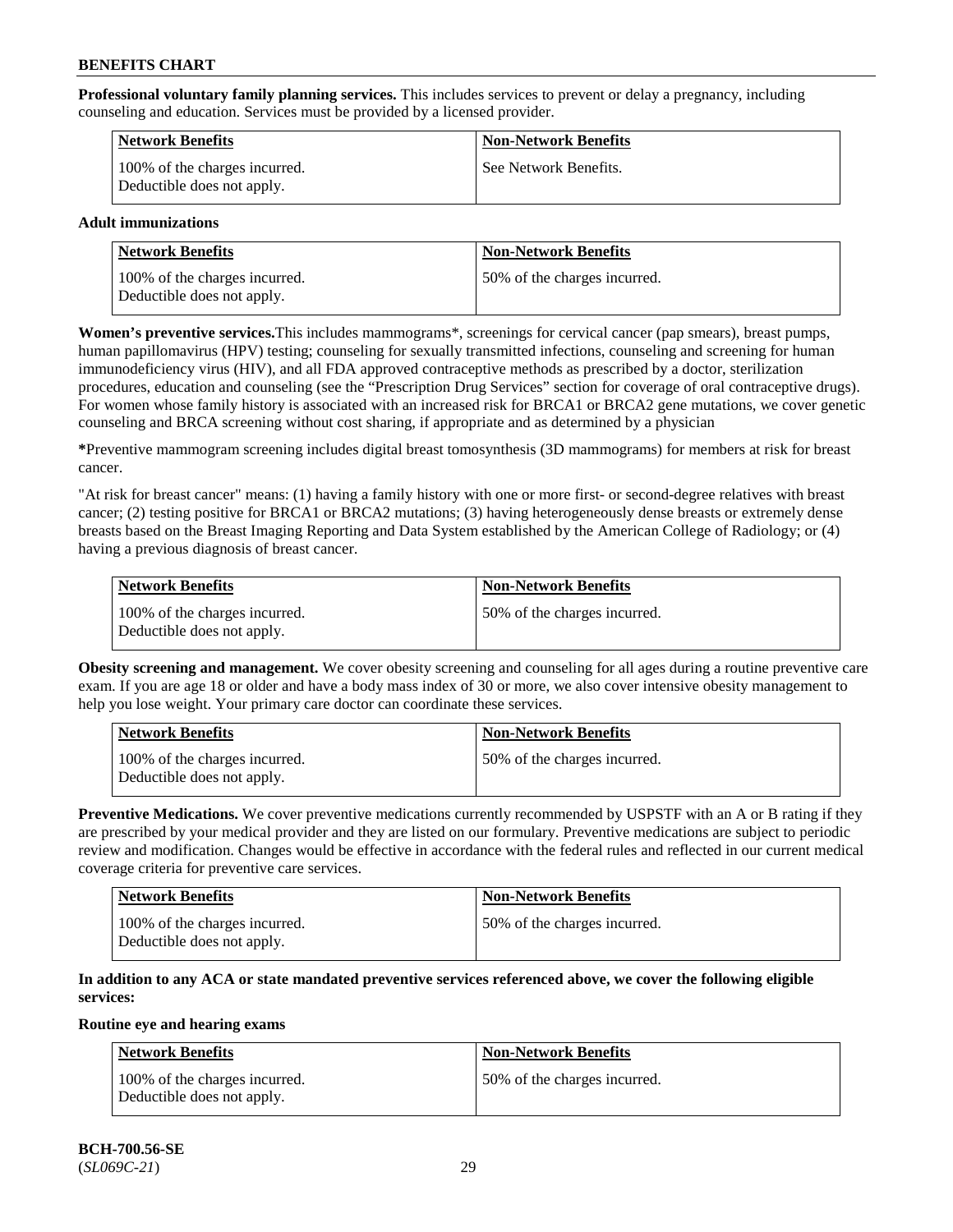**Ovarian cancer surveillance tests for women who are at risk.** "At risk for ovarian cancer" means (1) having a family history that includes any of the following: one or more first-degree or second-degree relatives with ovarian cancer, clusters of female relatives with breast cancer or nonpolyposis colorectal cancer; or (2) testing positive for BRCA1 or BRCA2 mutations. "Surveillance tests for ovarian cancer" means annual screening using: CA-125 serum tumor marker testing, transvaginal ultrasound, pelvic examination or other proven ovarian cancer screening tests currently being evaluated by the federal Food and Drug Administration or by the National Cancer Institute.

| <b>Network Benefits</b>                              | <b>Non-Network Benefits</b>                             |
|------------------------------------------------------|---------------------------------------------------------|
| Coverage level is same as corresponding Network      | Coverage level is same as corresponding Non-Network     |
| Benefit, depending on type of service provided, such | Benefit, depending on type of service provided, such as |
| as Diagnostic Imaging Services, Laboratory Services  | Diagnostic Imaging Services, Laboratory Services        |
| Office Visits for Illness or Injury or Preventive    | Office Visits for Illness or Injury or Preventive       |
| Services.                                            | Services.                                               |

#### **Limitations:**

• Services are not preventive if received as part of a visit to diagnose, manage or maintain an acute or chronic medical condition, illness or injury. When that occurs, unless otherwise indicated above, standard deductibles, copayments or coinsurance apply.

#### **Not Covered:**

See "Services Not Covered" in the Group Membership Contract.

## **SPECIFIED NON-NETWORK SERVICES**

## **Covered Services:**

We cover the following services when you elect to receive them from a non-network provider, at the same level of coverage we provide when you elect to receive the services from a network provider:

- Voluntary family planning of the conception and bearing of children.
- The provider visit(s) and test(s) necessary to make a diagnosis of infertility.
- Testing and treatment of sexually transmitted diseases (other than HIV).
- Testing for AIDS or other HIV-related conditions.

| <b>Network Benefits</b>                                                                                                                            | <b>Non-Network Benefits</b>                    |
|----------------------------------------------------------------------------------------------------------------------------------------------------|------------------------------------------------|
| Coverage level is same as corresponding Network<br>Benefit, depending on type of service provided, such as<br>Office Visits for Illness or Injury. | See Network Benefits for the services covered. |

#### **Not Covered:**

See "Services Not Covered" in the Group Membership Contract.

## **TELEMEDICINE BENEFIT**

#### **Covered Services:**

Telemedicine services are covered under this Benefits Chart, subject to our medical criteria.

| <b>Network Benefits</b>                                | <b>Non-Network Benefits</b>                            |
|--------------------------------------------------------|--------------------------------------------------------|
| Coverage level is same as corresponding Network        | Coverage level is same as corresponding Non-Network    |
| Benefit, depending upon type of service provided, such | Benefit, depending upon type of service provided, such |
| as Office Visits for Illness or Injury.                | as Office Visits for Illness or Injury.                |

### **Not Covered:**

See "Services Not Covered" in the Group Membership Contract.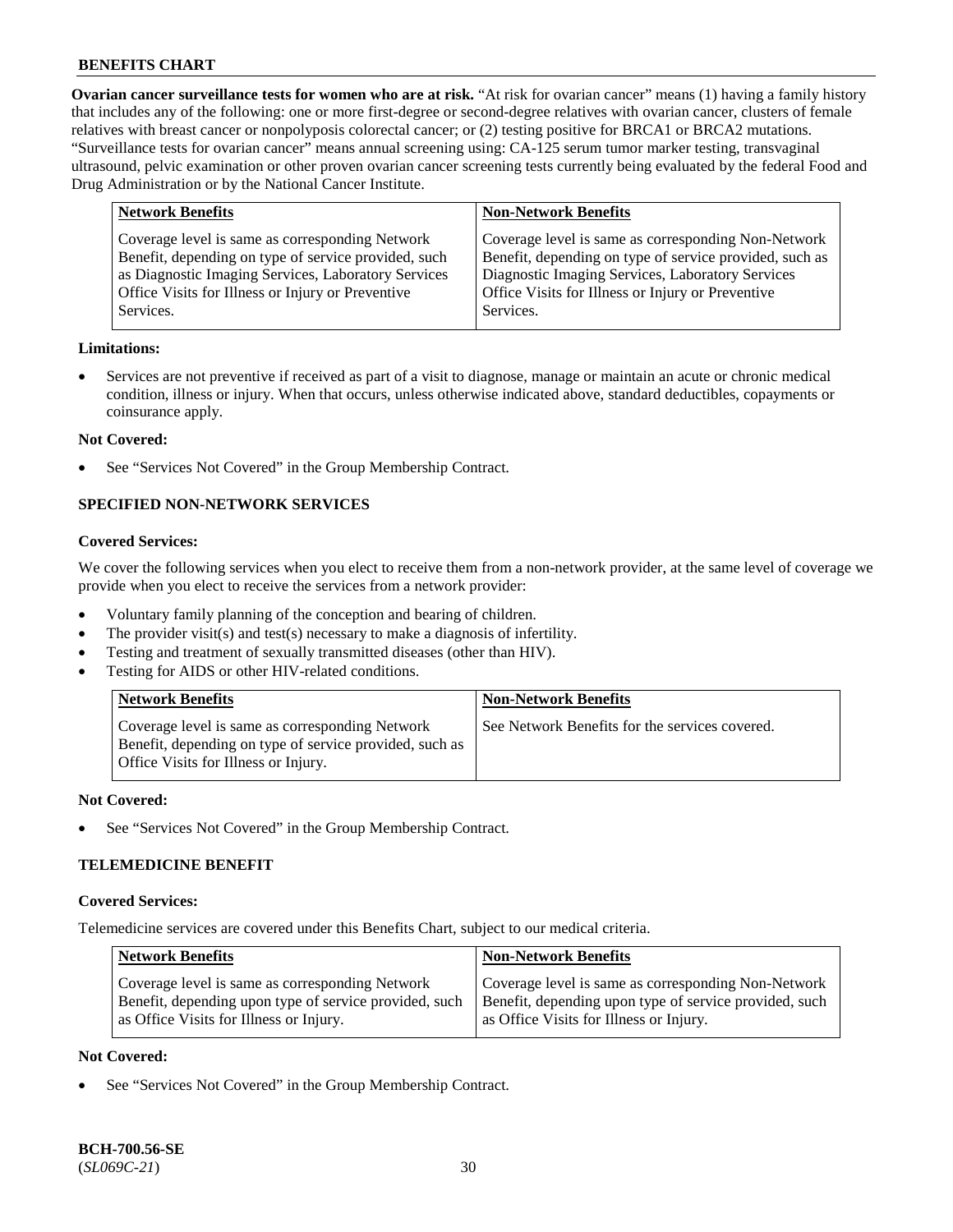## **TRANSPLANT SERVICES**

### **Applicable Definitions:**

**Autologous.** This is when the source of cells is from the individual's own marrow or stem cells.

**Allogeneic.** This is when the source of cells is from a related or unrelated donor's marrow or stem cells.

**Autologous Bone Marrow Transplant.** This is when the bone marrow is harvested from the individual and stored. The patient undergoes treatment which includes tumor ablation with high-dose chemotherapy and/or radiation. The bone marrow is reinfused (transplanted).

**Allogeneic Bone Marrow Transplant.** This is when the bone marrow is harvested from the related or unrelated donor and stored. The patient undergoes treatment which includes tumor ablation with high-dose chemotherapy and/or radiation. The bone marrow is reinfused (transplanted).

**Autologous/Allogeneic Stem Cell Support.** This is a treatment process that includes stem cell harvest from either bone marrow or peripheral blood, tumor ablation with high-dose chemotherapy and/or radiation, stem cell reinfusion, and related care. Autologous/allogeneic bone marrow transplantation and high dose chemotherapy with peripheral stem cell rescue/support are considered to be autologous/allogeneic stem cell support.

**Designated Transplant Center.** This is any health care provider, group or association of health care providers designated by us to provide services, supplies or drugs for specified transplants for our members.

**Transplant Services.** This is transplantation (including transplants) of the human organs or tissue listed below, including all related post-surgical treatment and drugs and multiple transplants for a related cause. Transplant services do not include other organ or tissue transplants or surgical implantation of mechanical devices functioning as a human organ, except surgical implantation of an FDA approved Ventricular Assist Device (VAD) or total artificial heart, functioning as a temporary bridge to heart transplantation.

Prior authorization is required prior to consultation to support coordination of care and benefits.

#### **Covered Services:**

We cover eligible transplant services (as defined above) while you are covered under this Benefits Chart. Transplants that will be considered for coverage are limited to the following:

- Kidney transplants for end-stage disease.
- Cornea transplants for end-stage disease.
- Heart transplants for end-stage disease.
- Lung transplants or heart/lung transplants for: (1) primary pulmonary hypertension; (2) Eisenmenger's syndrome; (3) endstage pulmonary fibrosis; (4) alpha 1 antitrypsin disease; (5) cystic fibrosis; and (6) emphysema.
- Liver transplants for: (1) biliary atresia in children; (2) primary biliary cirrhosis; (3) post-acute viral infection (including hepatitis A, hepatitis B antigen e negative and hepatitis C) causing acute atrophy or post-necrotic cirrhosis; (4) primary sclerosing cholangitis; (5) alcoholic cirrhosis; and (6) hepatocellular carcinoma.
- Allogeneic bone marrow transplants or peripheral stem cell support associated with high dose chemotherapy for: (1) acute myelogenous leukemia; (2) acute lymphocytic leukemia; (3) chronic myelogenous leukemia; (4) severe combined immunodeficiency disease; (5) Wiskott-Aldrich syndrome; (6) aplastic anemia; (7) sickle cell anemia; (8) non-relapsed or relapsed non-Hodgkin's lymphoma; (9) multiple myeloma; and (10) testicular cancer.
- Autologous bone marrow transplants or peripheral stem cell support associated with high-dose chemotherapy for: (1) acute leukemias; (2) non-Hodgkin's lymphoma; (3) Hodgkin's disease; (4) Burkitt's lymphoma; (5) neuroblastoma; (6) multiple myeloma; (7) chronic myelogenous leukemia; and (8) non-relapsed non-Hodgkin's lymphoma.
- Pancreas transplants for simultaneous pancreas-kidney transplants for diabetes, pancreas after kidney, living related segmental simultaneous pancreas kidney transplantation and pancreas transplant alone.

For Network Benefits, charges for transplant services must be incurred at a designated transplant center.

The transplant-related treatment provided, including expenses incurred for directly related donor services, shall be subject to and in accordance with the provisions, limitations, maximum and other terms of this Benefits Chart.

Medical and hospital expenses of the donor are covered only when the recipient is a member and the transplant and directly related donor expenses have been prior authorized for coverage. Treatment of medical complications that may occur to the donor are not covered. Donors are not considered members, and are therefore not eligible for the rights afforded to members under the Contract.